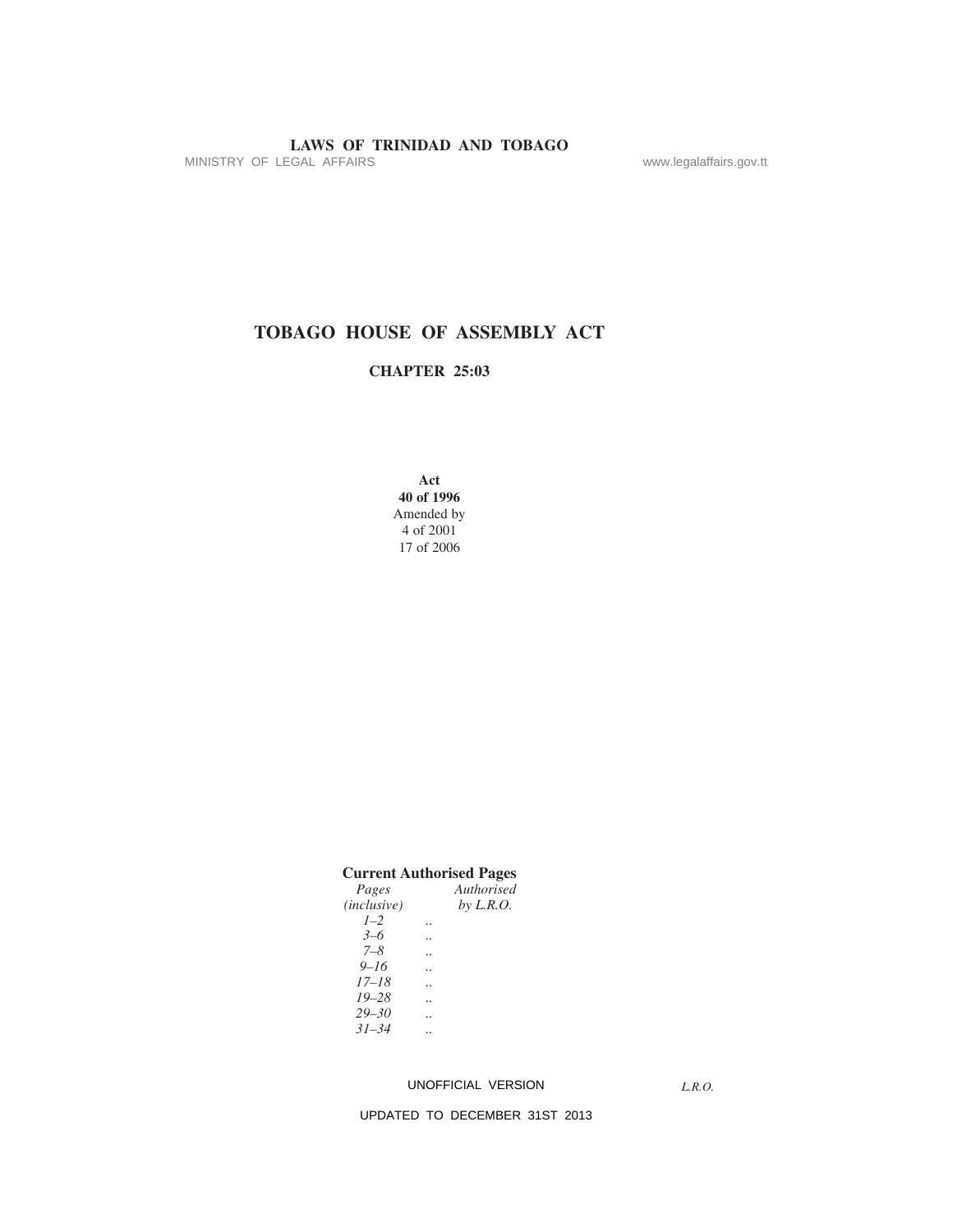# LAWS OF TRINIDAD AND TOBAGO<br>www.legalaffairs.gov.tt

2 **Chap. 25:03** *Tobago House of Assembly* MINISTRY OF LEGAL AFFAIRS

## **Note on Subsidiary Legislation**

The following Subsidiary Legislation have been omitted:

- A. The Tobago House of Assembly Standing Orders (LN 278/1997);
- B. The Tobago House of Assembly Financial Rules (LN 183/1990); and
- C. Guidelines for Contract Employment in the Tobago House of Assembly (LN 148/2000).

UNOFFICIAL VERSION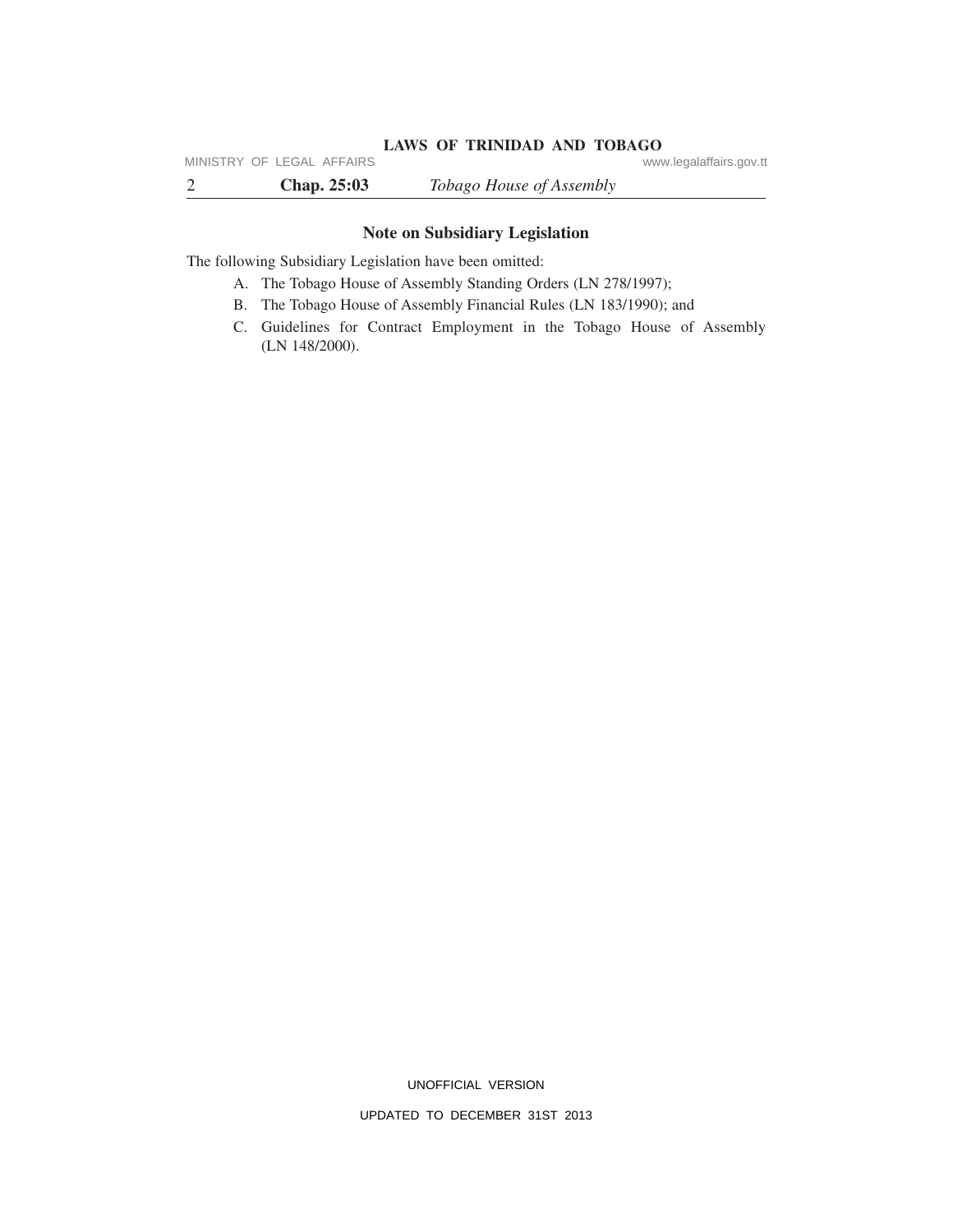MINISTRY OF LEGAL AFFAIRS **WARE ACCOMPTED MINISTRY** OF LEGAL AFFAIRS

*Tobago House of Assembly* **Chap. 25:03** 3

#### **CHAPTER 25:03**

## **TOBAGO HOUSE OF ASSEMBLY ACT**

#### ARRANGEMENT OF SECTIONS

**SECTION**

## **PART I**

## **PRELIMINARY**

- *.* Short title*.*
- *.* Commencement*.*
- *.* Interpretation*.*
- *.* Application*.*

## **PART II**

## **THE ASSEMBLY**

#### **MEMBERS OF THE ASSEMBLY**

- *.* Body Corporate*.*
- *.* Swearing in of Assemblymen*.*
- *.* Election of Presiding Officer*.*
- *.* Election of Chief Secretary and Deputy Chief Secretary*.*
- 8A*.* Appointment of Minority Leader*.*
- *.* Appointment of Councillors*.*
- *.* Election of Deputy Presiding Officer*.*
- *.* Election procedure*.*
- *.* Publication of names of Members*.*
- *.* Assumption of duty*.*
- *.* Time limit for swearing in*.*
- *.* Qualifications for membership*.*
- *.* Remuneration of Members*.*
- *.* Tenure of office of Members*.*
- *.* Exemption from jury service*.*
- *.* Seat of Member—how vacated*.*
- *.* Declaration of vacancy.
- *.* Filling of vacancies*.*
- *.* Dissolution of Assembly.
- *.* Assembly is a public body.
- *.* Members as persons in public life*.*

## **FUNCTIONS OF THE ASSEMBLY**

- *.* Responsibility of the Assembly*.*
- *.* Responsibility of Government.
- *.* Administration of certain services*.*
- *.* Assembly subject to Central Tenders Board.

#### UNOFFICIAL VERSION

*L.R.O.*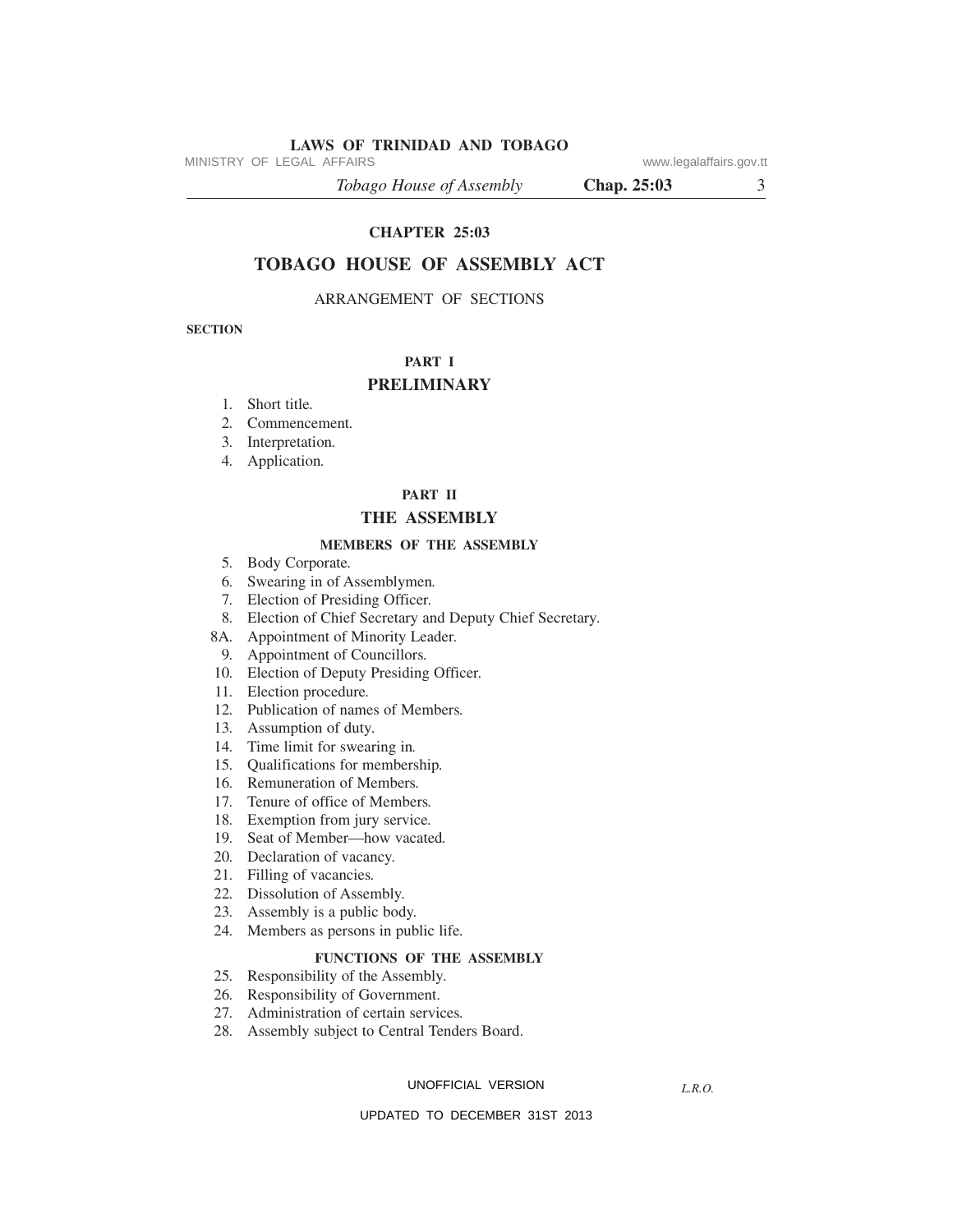MINISTRY OF LEGAL AFFAIRS **WARE ACCOMPTED MINISTRY** OF LEGAL AFFAIRS

#### ARRANGEMENT OF SECTIONS—*Continued*

#### **SECTION**

- *.* Assembly Laws*.*
- *.* Attendance of Chief Secretary at Cabinet meetings*.*
- *.* Prime Minister and Chief Secretary to hold discussions*.*
- *.* Annual Report*.*

#### **PART III**

### **EXECUTIVE COUNCIL OF THE ASSEMBLY**

- *.* Composition of the Executive Council*.*
- *.* Duties and powers of the Executive Council*.*
- *.* Motions of no confidence*.*
- *.* Tenure of office*.*
- *.* Powers of a Secretary*.*
- 37A*.* Executive Council subject to powers of the Ombudsman*.*
- 37B*.* Assistant Secretaries*.*

## **PART IV**

#### **FINANCE**

- *.* Definitions*.*
- *.* Expenditure*.*
- *.* Transferral of monies credited to former Fund and appropriated to former Assembly*.*
- *.* Estimates*.*
- *.* Late submission of estimates*.*
- *.* Cabinet to consider certain needs*.*
- *.* Assembly may refer allocation to Commission*.*
- *.* Annual statement of accounts*.*
- *.* Audit of accounts*.*
- *.* Quarterly releases*.*
- *.* Retention of monies.
- *.* Collection of revenues*.*
- *.* Surrender of surplus monies*.*
- *.* Power to borrow*.*
- *.* Financial Rules*.*
- *.* Description of property*.*
- *.* Vesting of powers, rights and property in the Assembly*.*
- *.* Continuation of legal proceedings*.*

#### **PART V**

## **THE DISPUTE RESOLUTION COMMISSION**

- *.* Establishment of Dispute Resolution Commission*.*
- *.* Composition of Commission*.*

#### UNOFFICIAL VERSION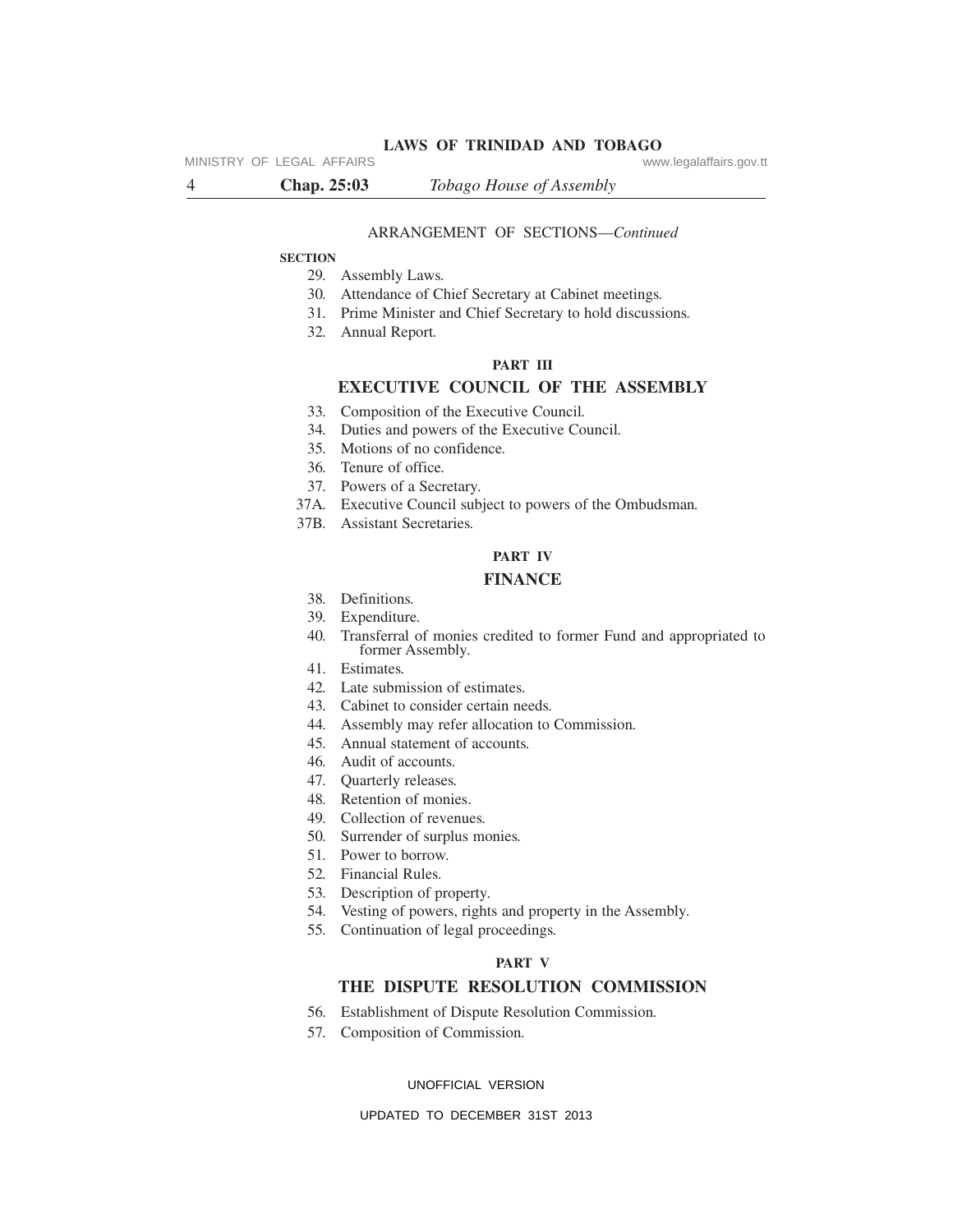MINISTRY OF LEGAL AFFAIRS **WARE ACCOMPTED MINISTRY** OF LEGAL AFFAIRS

*Tobago House of Assembly* **Chap. 25:03** 5

#### **SECTION**

- 58*.* Dispute to be referred to Cabinet*.*
- 59*.* Referral of dispute to Chairman*.*
- 60*.* Recommendation for resolution of dispute*.*
- 61*.* Communication of recommendation*.*

#### **PART VI**

#### **MEETINGS AND PROCEEDINGS OF THE ASSEMBLY**

- 62*.* First meeting*.*
- 63*.* Presiding Officer to have casting vote*.*
- 64*.* Absence of Presiding Officer*.*
- 65*.* Meetings*.*
- 66*.* Notice of meetings*.*
- 67*.* Record of proceedings*.*
- 68*.* Quorum*.*
- 69*.* Rules and Standing Orders*.*
- 70*.* Privileges and immunities*.*

#### **PART VII**

#### **STAFF AND RELATED MATTERS**

- 71*.* Chief Administrator*.*
- 72*.* Clerk of the Assembly*.*
- 73*.* Supervision of Divisions*.*
- 74*.* Other offices*.*
- 75*.* Appointment on contract*.*
- 76*.* Transfer and secondment*.*

#### **PART VIII**

## **MISCELLANEOUS PROVISIONS**

- 77*.* Transitional*.*
- 78*.* Repeal and saving*.*

## **FIRST SCHEDULE. SECOND SCHEDULE. THIRD SCHEDULE. FOURTH SCHEDULE. FIFTH SCHEDULE. SIXTH SCHEDULE. SEVENTH SCHEDULE.**

UNOFFICIAL VERSION

*L.R.O.*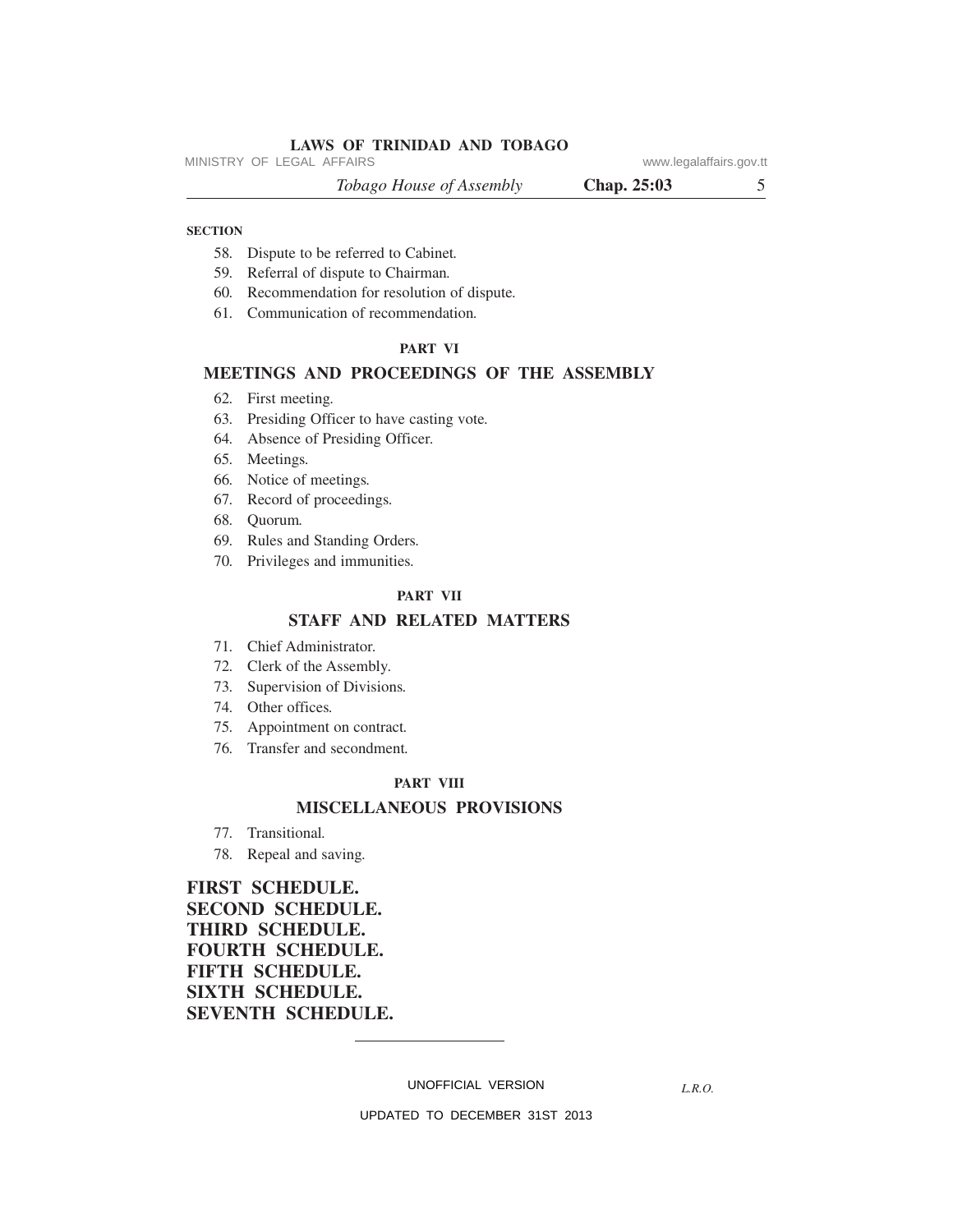6 **Chap. 25:03** *Tobago House of Assembly*

## **CHAPTER 25:03**

## **TOBAGO HOUSE OF ASSEMBLY ACT**

40 of 1996.

**An Act to repeal and replace the former Tobago House of Assembly Act, and to provide for the membership, powers and functions of the Tobago House of Assembly and its Executive Council and matters incidental thereto.**

\*[ASSENTED TO 9TH DECEMBER 1996]

## **PART I**

#### **PRELIMINARY**

Short title.

**1***.* This Act may be cited as the Tobago House of Assembly Act.

**2***.* This Act came into operation on 10th December 1996.

[197/1996]. Interpretation.

Commencement.

**3***.* In this Act*—*

"Assembly" means the Tobago House of Assembly referred to in section 141A of the Constitution and, unless a contrary intention appears, includes the Executive Council;

"Assemblyman" means a person referred to in section 5(1)*(a)*;

"Assembly Law" means a law enacted pursuant to section 29;

"Chief Administrator" means the person holding or acting in the office established under section 71;

"Chief Secretary" means the person elected as such under section 8 and includes the Deputy Chief Secretary where the context so requires;

- "Clerk" means the person holding or acting in the office established under section 72;
- "Commission" means the Dispute Resolution Commission established under section 56;
- "Councillor" means a Councillor appointed under section 9;

"Deputy Chief Secretary" means the person elected as such under section 8;

\**See* section 2 for the date of commencement of this Act.

UNOFFICIAL VERSION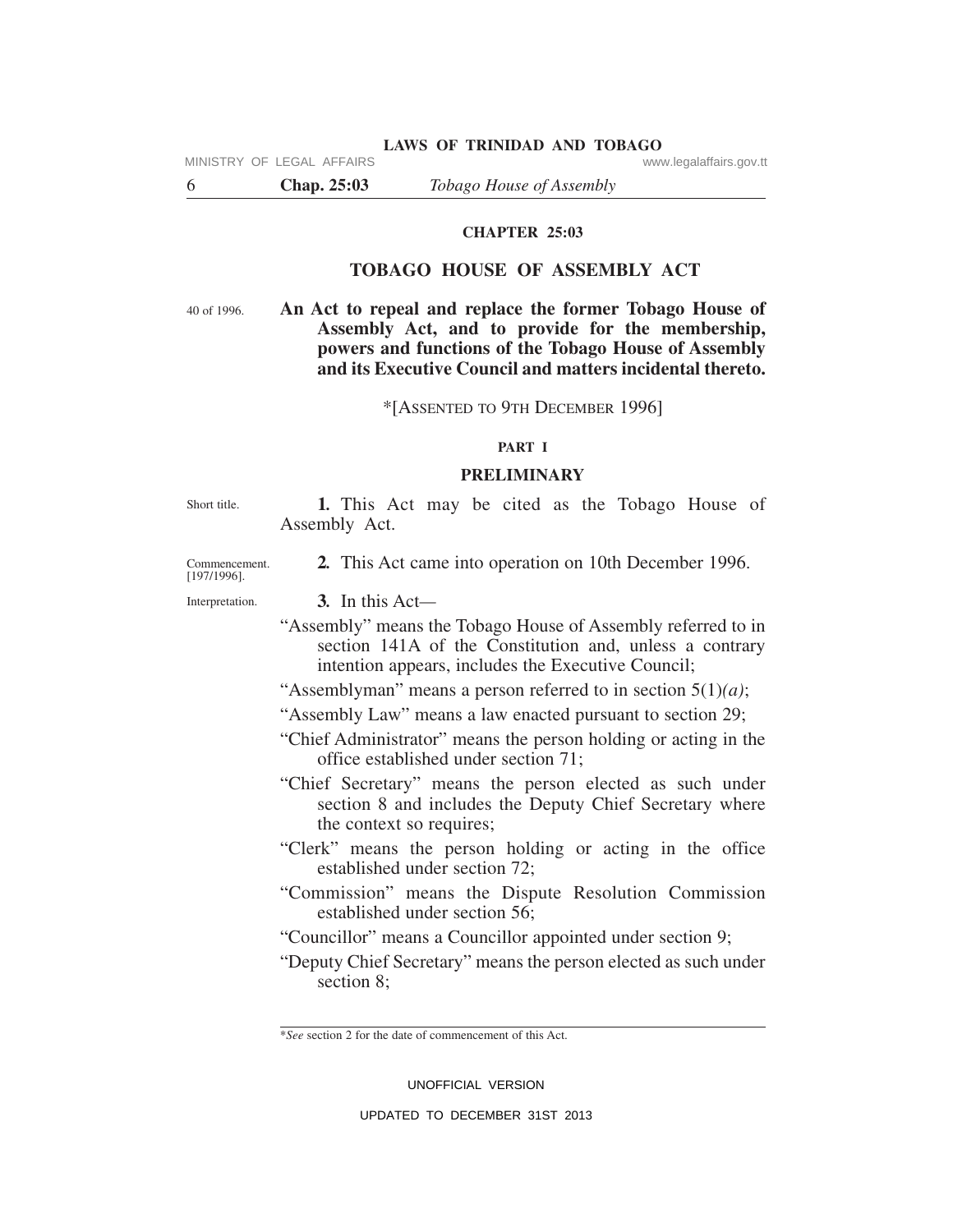| <b>Chap. 25:03</b>                                                                                                                                                                                                                                                                                                                         | 7                                                       |
|--------------------------------------------------------------------------------------------------------------------------------------------------------------------------------------------------------------------------------------------------------------------------------------------------------------------------------------------|---------------------------------------------------------|
| "Deputy Presiding Officer" means the person elected as such                                                                                                                                                                                                                                                                                |                                                         |
| "Executive Council" means the Executive Council of the<br>Assembly established under section 141C of the Constitution;                                                                                                                                                                                                                     |                                                         |
| "former Assembly" means the Assembly established by the<br>Tobago House of Assembly Act, 1980 repealed by this Act; 37 of 1980.                                                                                                                                                                                                            |                                                         |
| "Member" means an Assemblyman, Councillor or Presiding                                                                                                                                                                                                                                                                                     |                                                         |
| "Presiding Officer" means the person elected as such under<br>section 7 and includes the Deputy Presiding Officer where                                                                                                                                                                                                                    |                                                         |
| "primary election" means the first election held under this Act and<br>every election thereafter consequent upon the dissolution of<br>the Assembly, but does not include a bye-election;                                                                                                                                                  |                                                         |
| "State enterprise" means an enterprise that is controlled by or on                                                                                                                                                                                                                                                                         |                                                         |
| "statutory authority" has the meaning assigned to it in section 2                                                                                                                                                                                                                                                                          | Ch. 24:01.                                              |
| "Secretary", unless a contrary intention appears, means a<br>member of the Executive Council to whom administrative                                                                                                                                                                                                                        |                                                         |
| <b>4.</b> No provision of this Act or of an Assembly Law shall be Application.                                                                                                                                                                                                                                                             |                                                         |
| ( <i>a</i> ) anything which is inconsistent with, or contrary<br>to or in derogation of the Constitution of the<br>Republic of Trinidad and Tobago; or                                                                                                                                                                                     |                                                         |
| (b) any operation of any Assembly Law beyond the<br>confines of the island of Tobago and such part of the<br>territorial sea of Trinidad and Tobago comprising                                                                                                                                                                             |                                                         |
| baselines of Tobago as determined in accordance<br>with section 5 of the Territorial Sea Act, and as their Ch. 1:51.<br>outer limits, a line measured seaward from those<br>baselines, every point of which is distant six nautical<br>miles from the nearest point of those baselines<br>unless the contrary is expressly stated therein; |                                                         |
|                                                                                                                                                                                                                                                                                                                                            | those areas of the sea having as their inner limits the |

UNOFFICIAL VERSION

UPDATED TO DECEMBER 31ST 2013

*L.R.O.*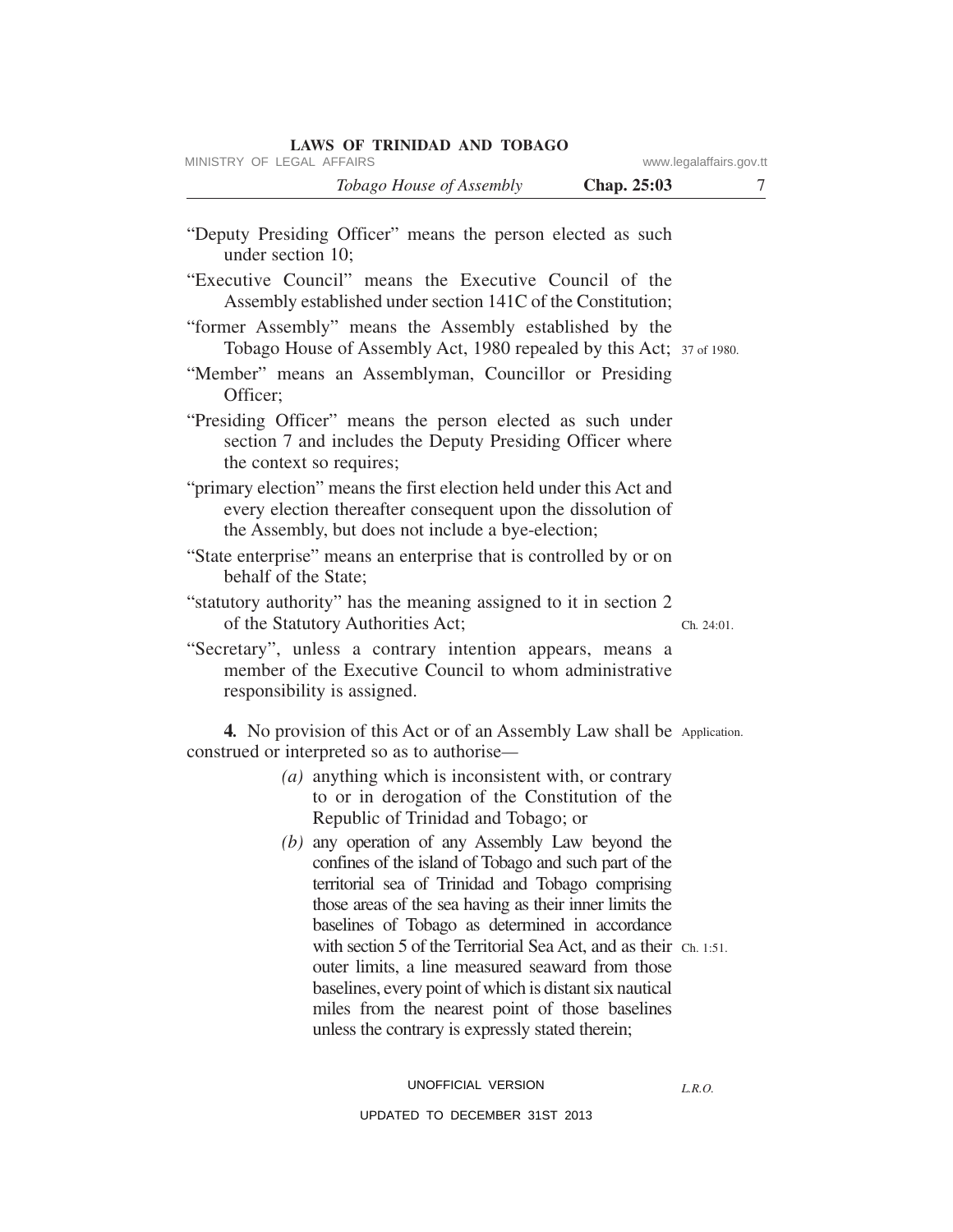MINISTRY OF LEGAL AFFAIRS **WARE ACCOMPTED MINISTRY** OF LEGAL AFFAIRS

| <b>Chap. 25:03</b><br><i>Tobago House of Assembly</i> |  |
|-------------------------------------------------------|--|
|-------------------------------------------------------|--|

*(c)* any convention, declaration, treaty, protocol, agreement or any international compact of any sort whatever between the island of Tobago or the Assembly and any foreign State.

#### **PART II**

#### **THE ASSEMBLY**

#### **MEMBERS OF THE ASSEMBLY**

Body Corporate.

Ch. 2:01.

- **5***.* (1) The Assembly shall be a body corporate and consist of*— (a)* twelve Assemblymen elected at an election held in accordance with the Representation of the People Act, but subject to section 15(1)*(b)*;
	- *(b)* four Councillors appointed in accordance with section 9;
	- *(c)* a Presiding Officer who may or may not be an Assemblyman or a Councillor, who shall not be a member of the Executive Council, and who shall be elected in accordance with section 7.

(2) The Assembly shall have a common seal which shall be judicially noticed.

Swearing in of Assemblymen.

**6***.* The President shall administer to the Assemblymen at a meeting held for the purposes of this section, not later than three days after the date of the primary election or as soon thereafter as the President may consider practicable, the oath of office set out in the First Schedule.

First Schedule.

Election of Presiding Officer. Second Schedule.

**7***.* (1) The Assemblymen shall, upon the swearing in referred to in section 6, elect a Presiding Officer to whom the President shall administer the oath set out in the Second Schedule.

(2) The Presiding Officer shall *ex officio* be a Justice of the Peace.

Election of Chief Secretary and Deputy Chief Secretary.

**8***.* Upon the election referred to in section 7, the Asemblymen shall elect from among their number, the Chief Secretary and the Deputy Chief Secretary in accordance with

UNOFFICIAL VERSION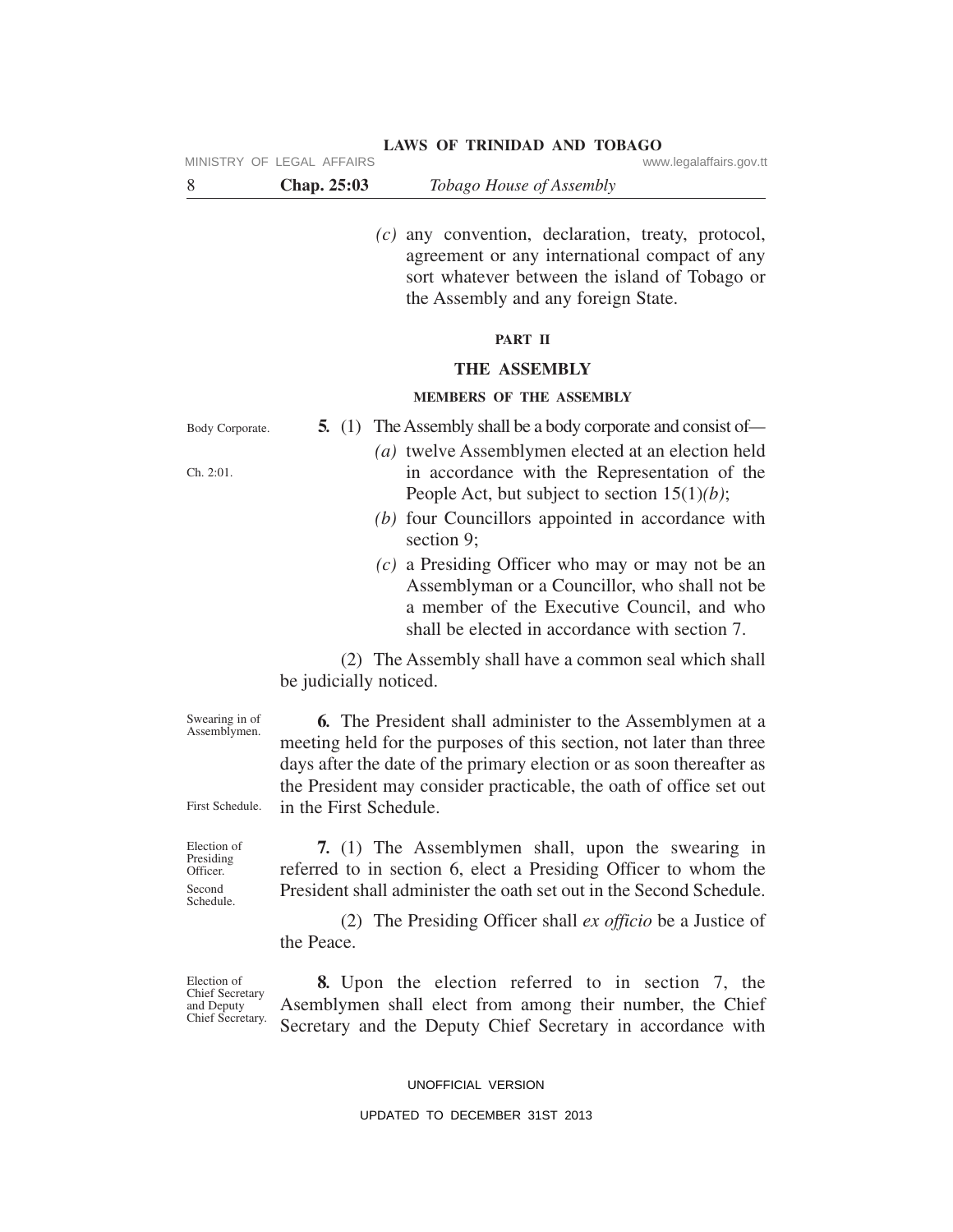| <b>LAWS OF TRINIDAD AND TOBAGO</b><br>MINISTRY OF LEGAL AFFAIRS                                                                                                                                                                                                                                                                                                                |             | www.legalaffairs.gov.tt                                |
|--------------------------------------------------------------------------------------------------------------------------------------------------------------------------------------------------------------------------------------------------------------------------------------------------------------------------------------------------------------------------------|-------------|--------------------------------------------------------|
| Tobago House of Assembly                                                                                                                                                                                                                                                                                                                                                       | Chap. 25:03 | 9                                                      |
| section 11 and following such election, the President shall<br>administer to the Chief Secretary and the Deputy Chief Secretary<br>respectively, the oath of office set out in the Third Schedule.                                                                                                                                                                             |             | Third Schedule.                                        |
| 8A. Immediately after administering the oaths of office to the Appointment of<br>Chief Secretary and the Deputy Chief Secretary under section 8, Minority<br>the President shall appoint as Minority Leader the Assemblyman<br>who, in his opinion, commands the support of the largest number<br>of Assemblymen who do not support the Chief Secretary.                       |             |                                                        |
| 9. (1) Immediately after the appointment of the Minority Appointment of<br>Leader under section 8A, the Presiding Officer shall, acting in<br>accordance with the advice of-<br>(a) the Chief Secretary, appoint three Councillors; and<br>(b) the Minority Leader, appoint one Councillor.                                                                                    |             | Councillors.                                           |
| (2) The President shall administer to each Councillor the<br>oath set out in the Fourth Schedule.                                                                                                                                                                                                                                                                              |             | Fourth Schedule.                                       |
| 10. Upon the appointments referred to in section 9, the Election of<br>members shall elect from among themselves, the Deputy<br>Presiding Officer to whom the President shall administer the<br>oath set out in the Second Schedule.                                                                                                                                           |             | Deputy<br>Presiding<br>Officer.<br>Second<br>Schedule. |
| 11. (1) In the case of elections held under sections 8 and 10, Election<br>the Presiding Officer shall receive nominations of candidates<br>from any Assemblyman or Councillor, as the case may be, who<br>has been already sworn, except that no Assemblyman or<br>Councillor shall nominate more than one candidate for the same<br>office, whether as proposer or seconder. |             | procedure.                                             |
| (2) Where not more than one candidate is nominated for<br>an office, the Presiding Officer shall declare that candidate duly<br>elected, but where more than one is nominated, election shall be<br>by secret ballot.                                                                                                                                                          |             |                                                        |
| (3) The person elected to an office shall be the candidate<br>receiving the highest number of votes, but where because of an<br>equality of votes the election of a person is impossible, the ballot<br>shall be retaken in respect of the relevant candidates.                                                                                                                |             |                                                        |
| UNOFFICIAL VERSION                                                                                                                                                                                                                                                                                                                                                             |             | L.R.O.                                                 |
| UPDATED TO DECEMBER 31ST 2013                                                                                                                                                                                                                                                                                                                                                  |             |                                                        |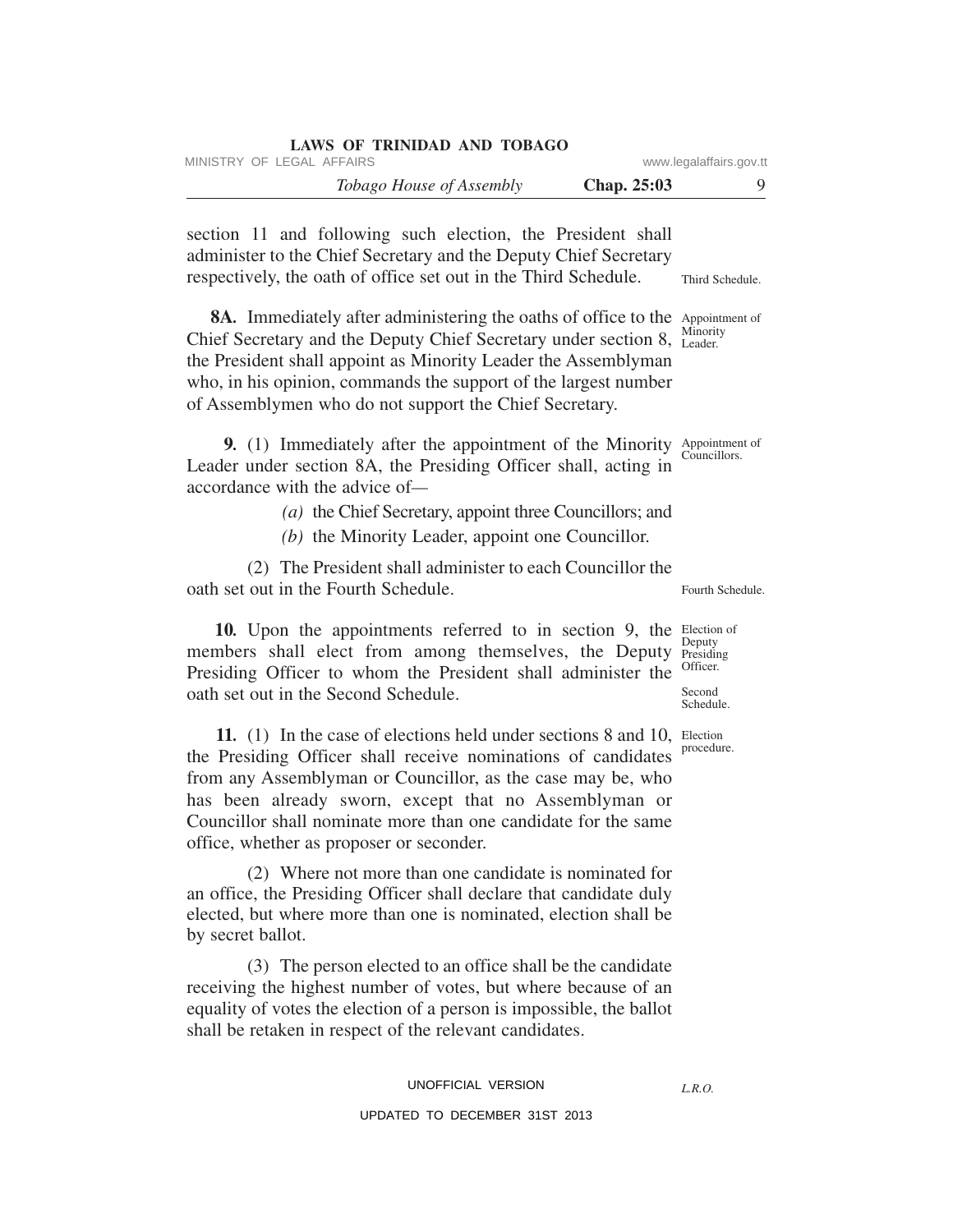(4) Where on the second ballot the equality of votes continues, the Presiding Officer shall exercise a casting vote.

Publication of names of Members.

**12***.* Upon the appointment of the Councillors pursuant to section 9, the names of the Members shall be posted on the outer door of the Chamber of the Assembly and published in the *Gazette* and in at least one daily newspaper circulating in Trinidad and in Tobago.

Assumption of **13***.* (1) No person elected or appointed to the Assembly shall assume the duties of his office until he is administered the relevant oath of office.

> (2) The term of office of an Assemblyman commences on the day on which he is elected to office and the term of office of a Member, other than an Assemblyman, commences on the day on which he is administered the relevant oath of office.

> **14***.* (1) Where a person elected or appointed to serve in the Assembly is not present at the meeting referred to in section 6, he shall be administered the oath of office by the President at a meeting convened for that purpose and held not later than one month after the date of his election or appointment to office or, subject to subsection (3), at the next ordinary meeting at which he is present.

> (2) Subject to subsection (3), where at the expiration of one month from his election or appointment, a member has not taken the oath of office, he is disqualified from assuming the duties and responsibilities of a Member and his seat shall fall vacant.

> (3) The Assembly may resolve before the expiration of the period of one month of the election or appointment of a Member who has not taken the oath of office, either on its own motion or at the request of that Member, to extend the period of one month to a period not exceeding three months, at the end of which extended period, should the Member not be sworn, his seat shall fall vacant.

> (4) Any extension of time granted in accordance with subsection (3) shall be immediately notified by the Presiding Officer to the President.

duty.

Time limit for swearing in.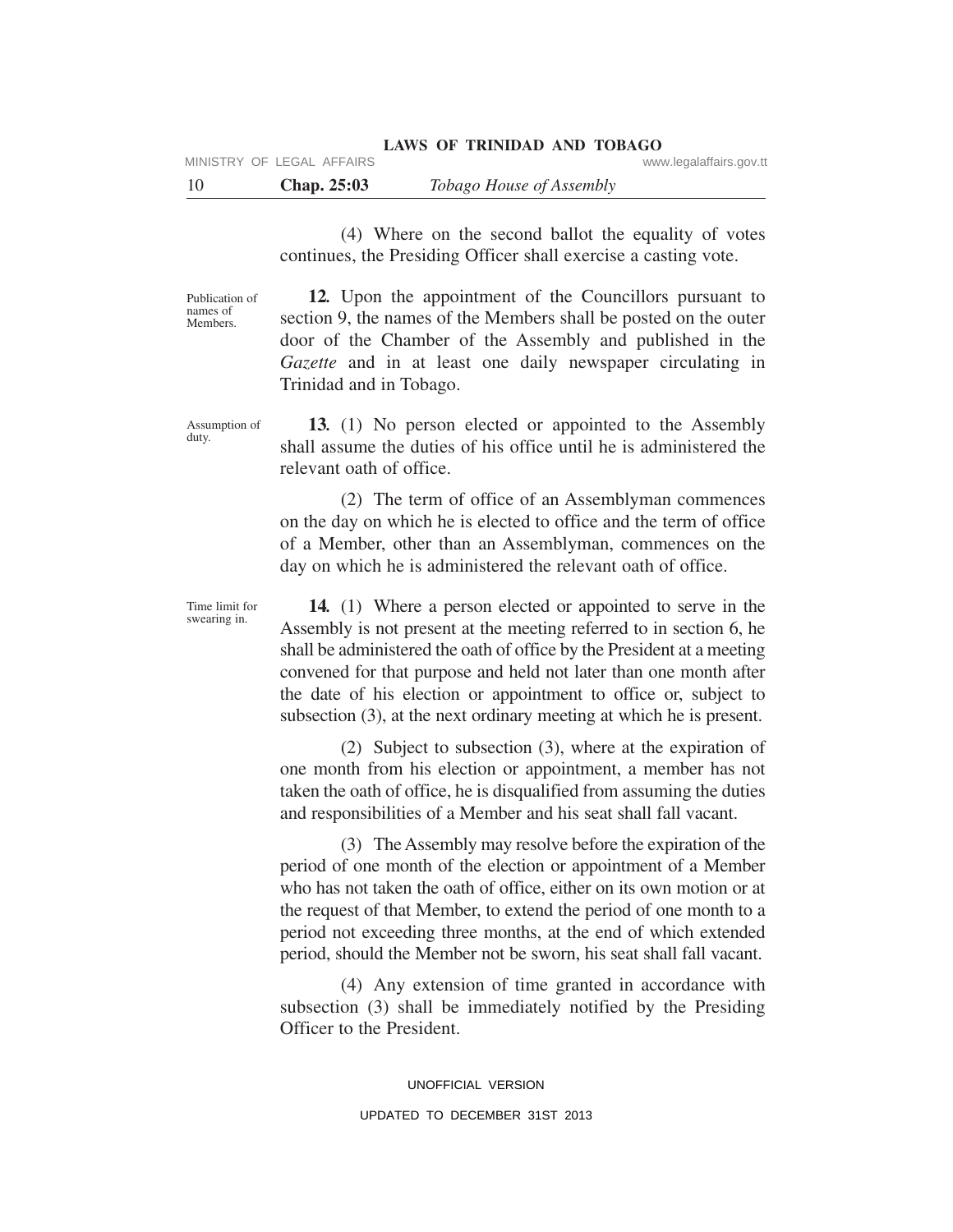|                         | LAWS OF TRINIDAD AND TOBAGO     |
|-------------------------|---------------------------------|
| www.legalaffairs.gov.tt | MINISTRY OF LEGAL AFFAIRS       |
| <b>Chap.</b> 25:03      | <i>Tobago House of Assembly</i> |

**15.** (1) Subject to subsection (2), a person is qualified to be Qualifications for membership. elected as an Assemblyman in a primary election or on a byeelection or as a Presiding Officer or appointed as a Councillor if that person*—*

- *(a)* is a citizen of the Republic of Trinidad and Tobago;
- the Representation of the People Act, except that Ch. 2:01. *(b)* is qualified to be an elector under section 12 of the residency requirement of paragraph *(c)* of that section shall not apply; and
- *(c)* resides in Tobago.

(2) A person not being a citizen of the Republic of Trinidad and Tobago is disqualified from being elected or appointed as a Member, or being a citizen if he*—*

- *(a)* has been adjudged or otherwise declared bankrupt under any law in force in any country and has not been discharged;
- Ch*.* 28:02. *(b)* is a mentally ill person within the meaning of the Mental Health Act;
- *(c)* is under sentence of death imposed on him by a Court in any country or is serving sentence of imprisonment, by whatever name called, exceeding twelve months imposed on him by such a Court or substituted by competent authority for some other sentence imposed on him by such a Court or is under such a sentence of imprisonment, the execution of which has been suspended;
- *(d)* is disqualified from being elected under sections 31 and 32 of the Representation of the People Act;
- *(e)* holds, or is acting in, an office of the Assembly by virtue of Part VII, but a person is not disqualified by reason only of receiving, or being entitled to receive, payment by way of travelling or subsistence allowances or a refund of out-of-pocket expenses;

*L.R.O.*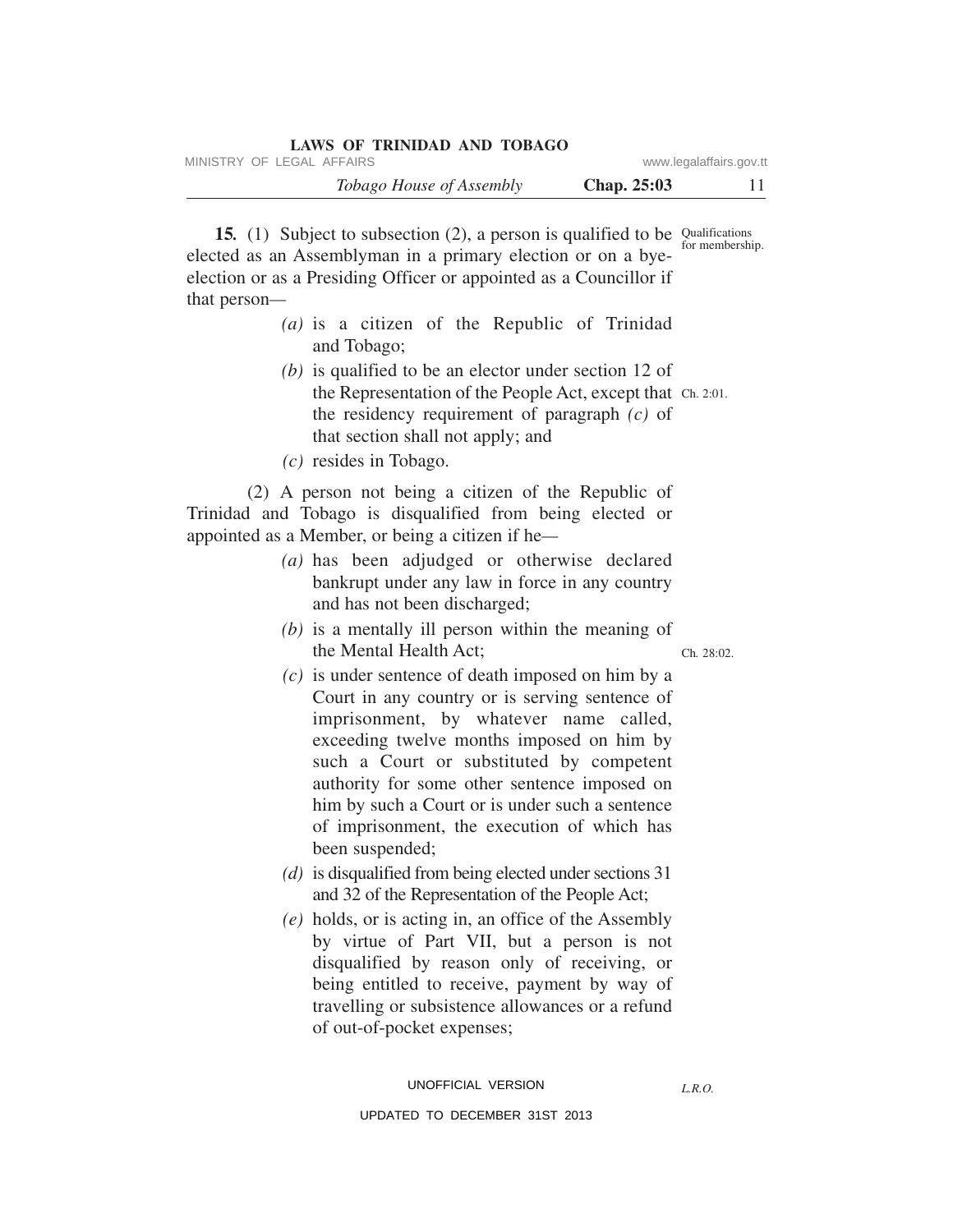Representatives or of a Municipal or Regional Corporation.

*(f)* is a member of the Senate or the House of

Remuneration of Members.

**16***.* (1) The salary, allowances and other conditions of service of the Chief Secretary shall be equal to that of a Minister, except that the State shall provide the Chief Secretary with the following:

- *(a)* an official residence in lieu of a housing allowance;
- *(b)* an official car in lieu of a travelling allowance;
- *(c)* appropriate security services.

(2) The salaries, allowances and other conditions of service of the Presiding Officer, the Deputy Presiding Officer, the Deputy Chief Secretary, other Secretaries and other Assemblymen and Councillors shall be reviewed by the Salaries Review Commission in accordance with section 141 of the Constitution.

(3) Every Assemblyman shall be entitled to a monthly allowance to defray the cost of rental of office accommodation in his district, employment of staff, telephone and electricity services.

(4) The allowance referred to in subsection (3) shall be determined by the Salaries Review Commission.

(5) The Assembly shall, in accordance with the Financial Rules made under section 52, establish a contributory pension scheme for Members.

(6) The salaries and allowances payable to the Chief Secretary, the Deputy Chief Secretary, Secretaries and other Members, the Presiding Officer and Deputy Presiding Officer, are a charge on the Fund referred to in Part IV.

(7) Section 3(5) of the Constitution applies to the offices of Chief Secretary, Deputy Chief Secretary, Secretary and Member.

(8) A Secretary or the Presiding Officer shall not engage in any trade, business, occupation or other undertaking for profit or remuneration other than that of serving as Secretary or the Presiding Officer.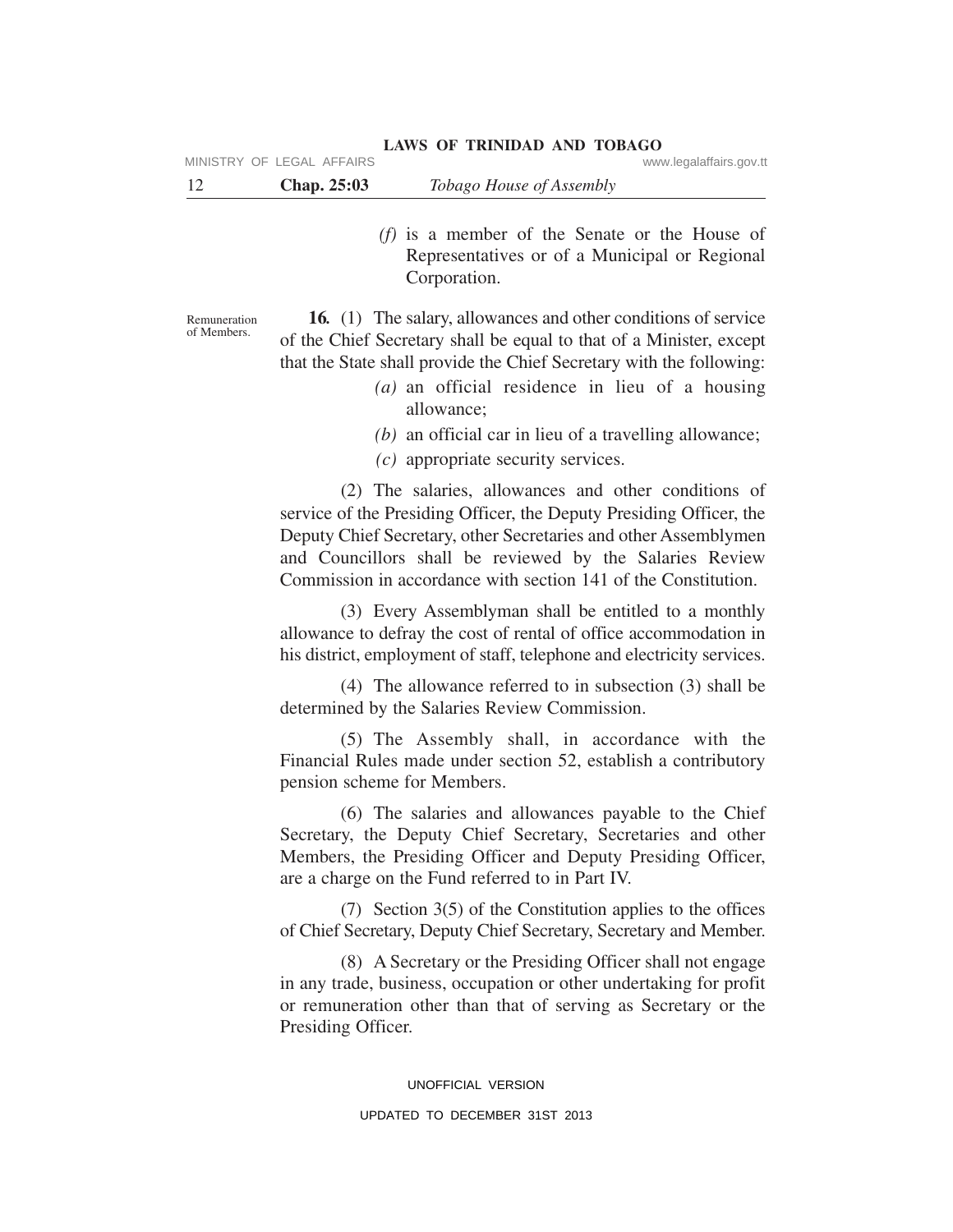| <b>LAWS OF TRINIDAD AND TOBAGO</b> |             |                         |
|------------------------------------|-------------|-------------------------|
| MINISTRY OF LEGAL AFFAIRS          |             | www.legalaffairs.gov.tt |
| <i>Tobago House of Assembly</i>    | Chap. 25:03 |                         |

17. (1) Subject to section 22, except in the case of a person Tenure of office of Members. whose seat becomes vacant under section 14 or 19, the term of office of a Member expires at the next dissolution of the Assembly.

(2) A person whose term of office as a Member has expired is eligible for re-election, unless that person is disqualified under section 15(2).

18. Notwithstanding any written law, a Member shall be Exemption from exempt from jury service.

19. (1) Subject to section 20, the seat of an Assemblyman seat of becomes vacant where he*—*

- *(a)* dies;
- *(b)* submits a written resignation to the Presiding Officer or, in the case of the Presiding Officer, where he submits a written resignation to the President or his appointment as Presiding Officer is revoked in accordance with subsection (2);
- *(c)* is without the leave of the Assembly continuously absent from Tobago for more than ninety days or from three consecutive ordinary meetings of the Assembly; or
- *(d)* ceases to possess any of the qualifications required by section 15(1) or is or becomes disqualified from being a Member for any of the reasons set out in section 15(2).
- (2) The President shall revoke*—*
	- *(a)* the appointment of a Councillor on the advice of the person or party which nominated him or by reason of any of the matters set out in subsection (1);
	- *(b)* the appointment of the Presiding Officer following a vote of no confidence against him supported by a majority of the Members.

20. (1) The Assembly shall formally declare a vacancy in its Declaration of vacancy. membership*—*

> *(a)* at the first meeting of the Assembly following the vacating of a seat by virtue of section  $14(2)$ or section  $19(1)$  and  $(2)$ ; or

#### UNOFFICIAL VERSION

*L.R.O.* 

UPDATED TO DECEMBER 31ST 2013

jury service.

Member—how vacated.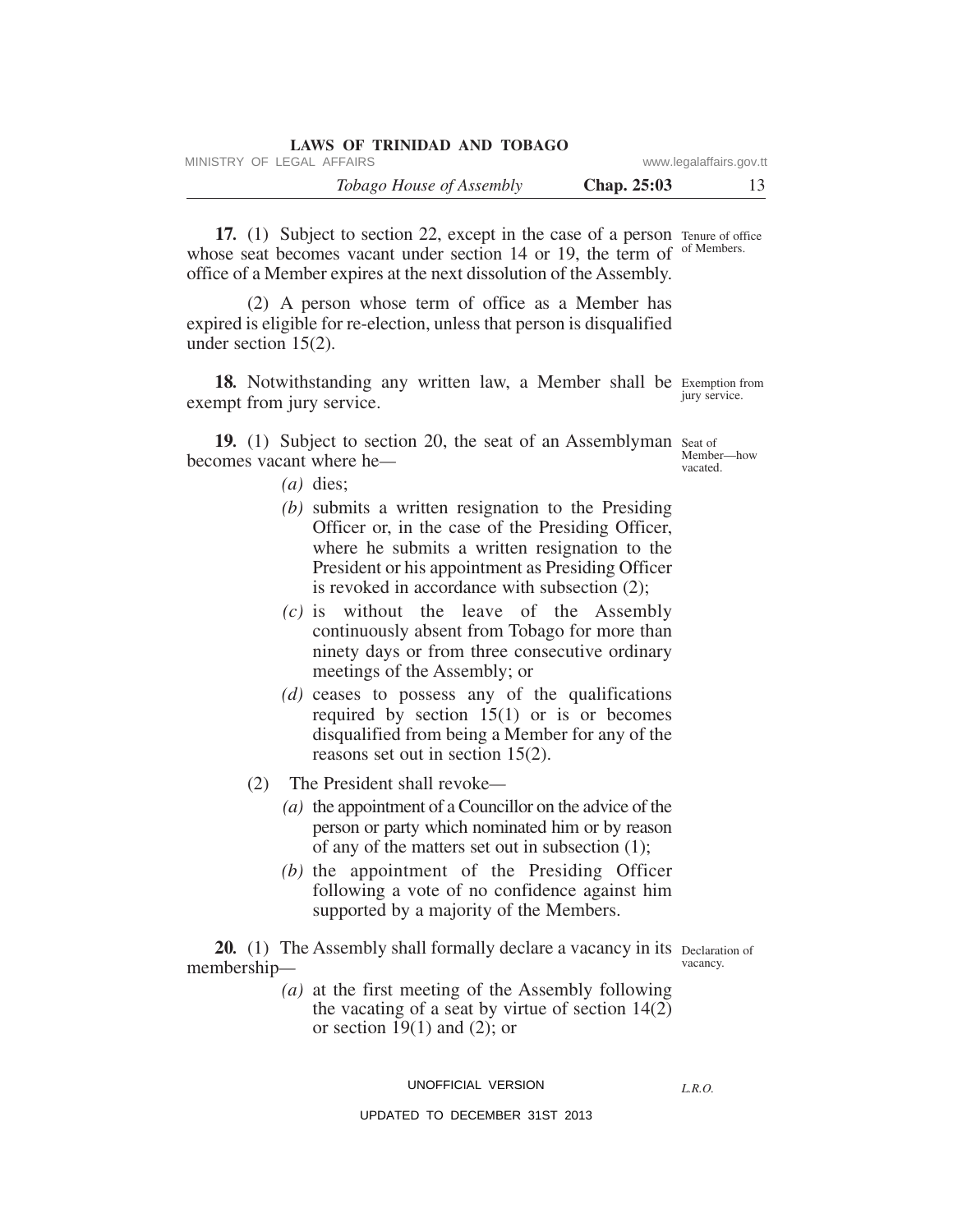*(b)* on the adoption of a motion of the Members based on the recommendation of a committee appointed for the purpose of section 19(1)*(d)*.

(2) A vacancy pursuant to subsection (1) shall have effect from the date on which it is so declared.

(3) The notice of a declaration of vacancy shall be signed by the Clerk and sent forthwith to the President and a copy thereof shall be posted up in a prominent position on the outer door of the Chamber of the Assembly and published in at least one daily newspaper circulating in Trinidad and in Tobago.

**21***.* (1) Where the President is notified that the seat of an Assemblyman has become vacant, the President shall, subject to subsections (2) and (3), issue a writ addressed to the Returning Officer of the corresponding electoral area for the holding of a

(2) The President shall, after consultation with the Prime Minister and the Chief Secretary, fix the date of a bye-election for the election of an Assemblyman, which date shall not be earlier than the expiration of two months after the declaration of the vacancy nor later than the expiration of three months after that declaration.

bye-election for the election of an Assemblyman to fill the vacancy.

(3) No bye-election for the election of an Assemblyman shall be held within a period of three months prior to the holding of a primary election and the President may decline to issue a writ under subsection (1) if the vacancy is declared within one year from the date on which the Assembly is due to stand dissolved under section 22(1).

(4) Where the seat of the Presiding Officer or Deputy Presiding Officer is declared vacant, an election to fill that vacancy shall be held at the meeting of the Assembly next following the declaration of the vacancy.

(5) Where the appointment of a Councillor is revoked or vacated, the party that or persons who, as the case may be, nominated the Councillor shall nominate a person to be appointed thereto at the meeting of the Assembly next following the revocation or vacation of the appointment.

> UNOFFICIAL VERSION UPDATED TO DECEMBER 31ST 2013

Filling of vacancies.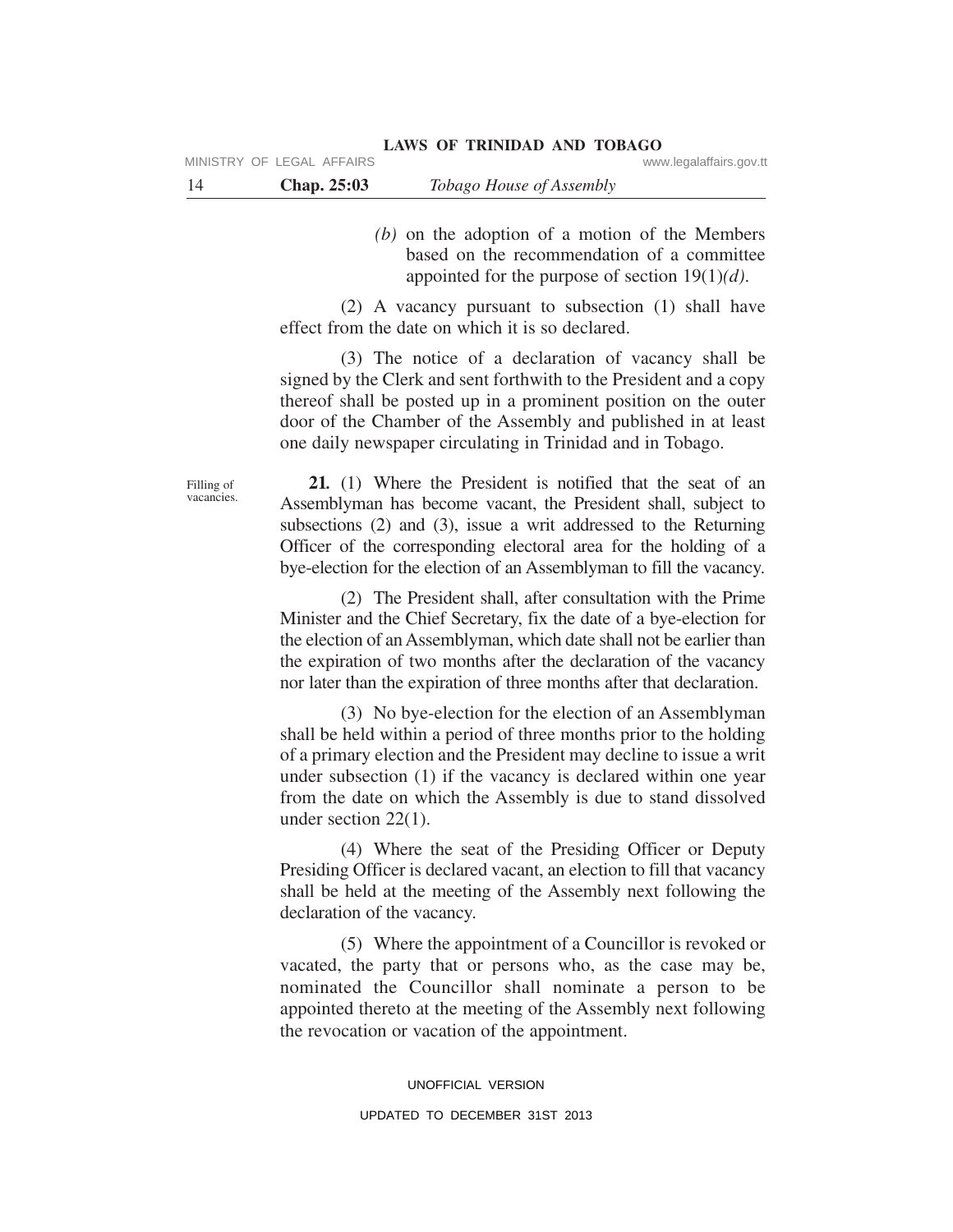| LAWS OF TRINIDAD AND TOBAGO     |                    |                         |
|---------------------------------|--------------------|-------------------------|
| MINISTRY OF LEGAL AFFAIRS       |                    | www.legalaffairs.gov.tt |
| <i>Tobago House of Assembly</i> | <b>Chap. 25:03</b> | 15                      |

(6) A person elected or appointed to the Assembly to fill a vacancy shall be administered the relevant oath of office by the Presiding Officer or, where the person is elected to the office of Presiding Officer, by the Deputy Presiding Officer.

22. (1) The Assembly shall continue for four years from the Dissolution of date of its first sitting after any primary election, and shall then stand dissolved, unless the Assembly, by resolution, dissolves itself at an earlier date.

(2) The President, after consultation with the Prime Minister and the Chief Secretary, shall fix the date of a primary election, which date shall not be earlier than the expiration of two months after the disolution of the Assembly nor later than the expiration of three months after that dissolution.

23. The Assembly is a public body for the purposes of the Assembly is a Prevention of Corruption Act.

24. Members are persons in public life for the purposes of Members as persons in public life. the Integrity in Public Life Act.

#### **FUNCTIONS OF THE ASSEMBLY**

25. (1) Without prejudice to section 75(1) of the Constitution, Responsibility the Assembly shall, in relation to Tobago, be responsible for the formulation and implementation of policy in respect of the matters set out in the Fifth Schedule.

(2) For the better performance of its functions, the Assembly is hereby empowered to do all such acts and take all such steps as may be necessary for, or incidental to the exercise of its powers or for the discharge of its duties and in particular the Assembly may*—*

- *(a)* devise mechanisms to ensure the protection and security of property, buildings, or other assets under its control;
- *(b)* enter into such contracts as it deems fit for the efficient discharge of its functions;
- *(c)* obtain from international donors any grant, aid or technical assistance.

UNOFFICIAL VERSION

UPDATED TO DECEMBER 31ST 2013

of the Assembly.

Ch. 22:01.

Fifth Schedule.

*L.R.O.*

Assembly.

public body. Ch. 11:11.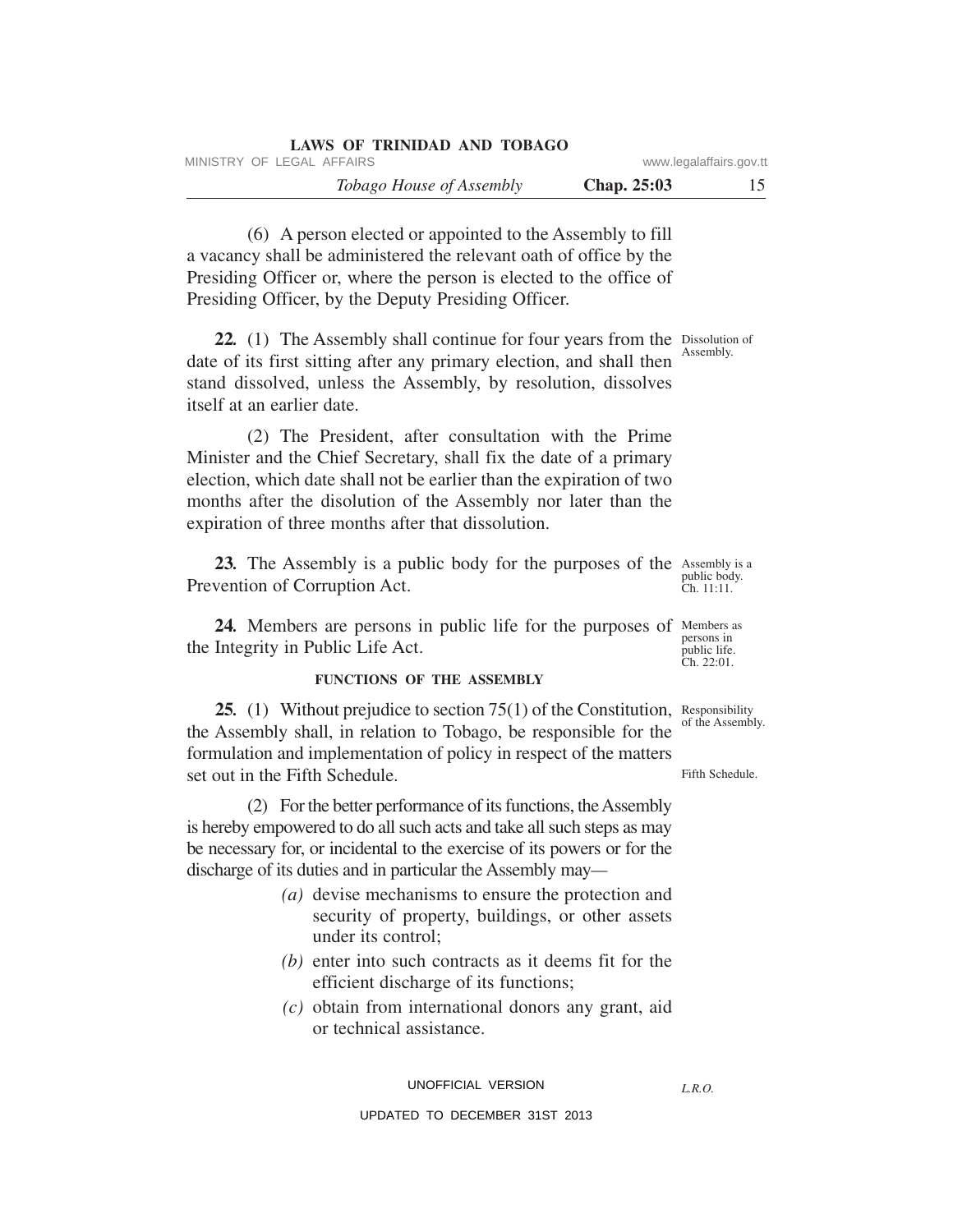the Assembly.

(3) Where a statutory authority or a State enterprise provides services in Tobago, that authority or enterprise shall, in exercising its duties in relation to those services, act in accordance with the policies or programmes of the Assembly and to this end may enter into a Memorandum of Understanding with the Assembly.

Responsibility of Government. Sixth Schedule.

**26***.* (1) The Assembly shall not have responsibility for the matters set out in the Sixth Schedule.

(2) The Government or any statutory authority or State enterprise may, by way of Memorandum of Understanding, authorise the Assembly to act as agent of the Government, statutory authority or State enterprise, as the case may be, in respect of any of its responsibilities in Tobago.

(3) The Government or any relevant body, as the case may be, shall promote the delivery in Tobago of services to the public in relation to the matters set out in the Seventh Schedule, and in so doing shall give due consideration to the views of the Assembly.

**27***.* Where services fall within the responsibility of the Assembly pursuant to section 25(1) or where the Assembly acts as agent of the Government, statutory authority or State enterprise pursuant to section 26(2), the services shall be administered by

**28***.* The Assembly, in pursuance of its functions, shall be subject to the Central Tenders Board Act until such time as there is in effect alternative provision therefor made by the Assembly under section 52.

Assembly Laws.

**29***.* (1) In the exercise of its powers under this Act, the Assembly may propose and adopt Bills in relation to the matters for which it is responsible under section 25.

(2) Such Bills shall be debated in the Assembly in accordance with its Standing Orders and, if adopted, shall be transmitted by the Chief Secretary to the Secretary to Cabinet with a request for its introduction into Parliament for enactment into law in accordance with section 61 of the Constitution.

> UNOFFICIAL VERSION UPDATED TO DECEMBER 31ST 2013

Seventh Schedule.

Administration of certain services.

Assembly subject to Central Tenders Board. Ch. 71:91.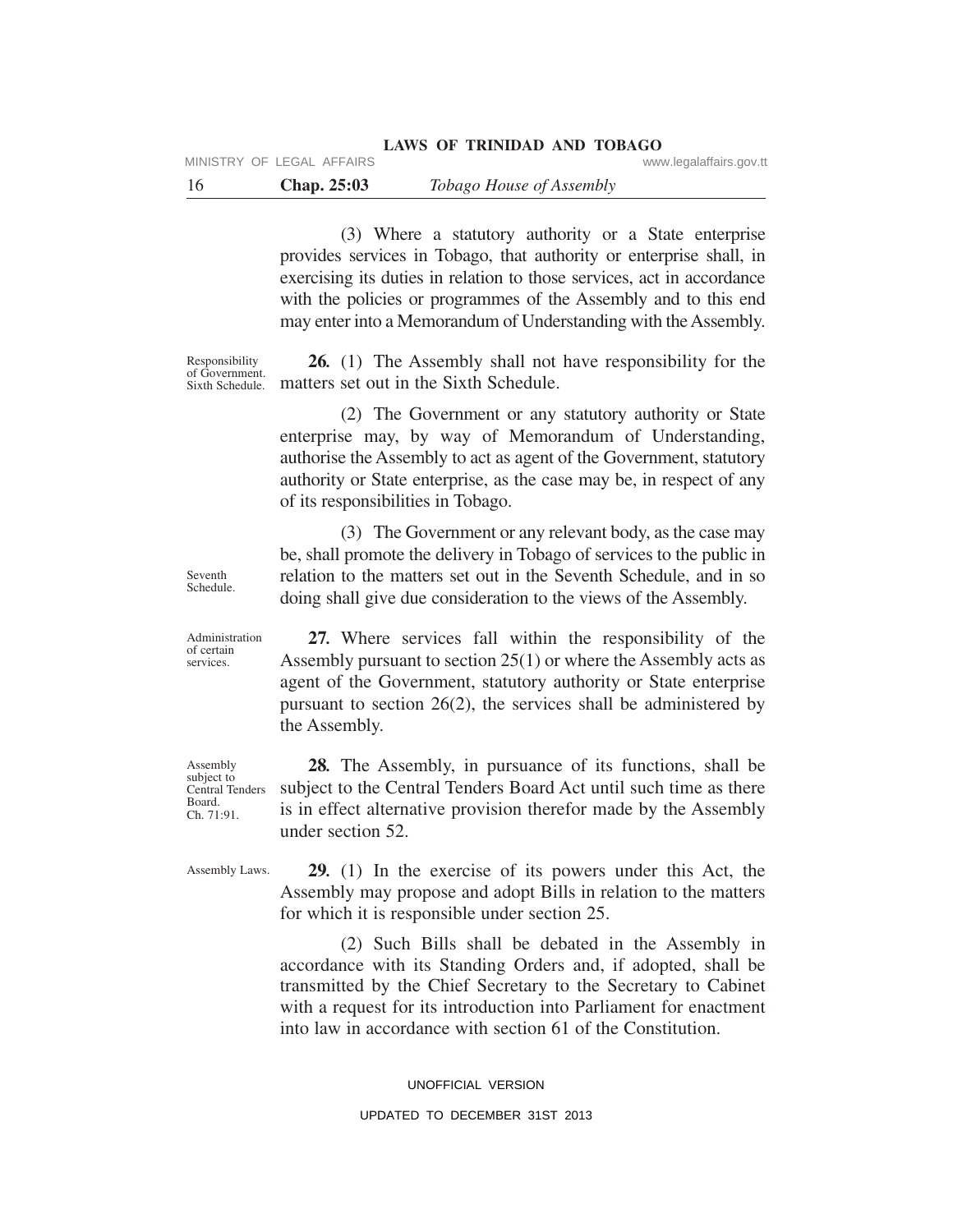|                         |                    | LAWS OF TRINIDAD AND TOBAGO     |                           |  |
|-------------------------|--------------------|---------------------------------|---------------------------|--|
| www.legalaffairs.gov.tt |                    |                                 | MINISTRY OF LEGAL AFFAIRS |  |
|                         | <b>Chap. 25:03</b> | <i>Tobago House of Assembly</i> |                           |  |

(3) Upon the decision of Cabinet for the purpose a Bill that is so adopted shall be introduced into Parliament with a view to its enactment in accordance with the relevant Standing Orders.

(4) A Bill adopted by the Assembly shall not seek to abrogate, suspend, repeal, alter, override or be contrary to any written law of the Republic of Trinidad and Tobago or impose any direct or indirect taxation whatsoever.

(5) When passed by Parliament such a law shall be known as an Assembly Law and shall be so designated in its Short Title.

**30.** The Chief Secretary may, if invited by the Prime Attendance of Minister so to do, attend meetings of Cabinet in order that the  $\frac{C_{\text{inter}}}{at \text{Cabinet}}$ Chief Secretary may*—*

- *(a)* apprise Cabinet of decisions taken by the Assembly in the exercise of its powers under this Act; or
- *(b)* represent the interest of Tobago in any matter having or likely to have an adverse effect on Tobago,

but the Chief Secretary shall not have the right to vote on any matter before the Cabinet.

**31.** The Prime Minister and the Chief Secretary shall hold Prime Minister regular discussions with a view to formulating administrative and Secretary to hold legislative mechanisms for the promotion of harmony in the discussions. affairs of Trinidad and Tobago.

32. (1) On or before 30th April in each year, the Chief Annual Report. Secretary shall present to the Prime Minister, a report reviewing the activities of the Assembly during the year ended 31st December immediately preceding.

(2) Within one month of the receipt of the report, the Prime Minister shall cause a copy of the report to be laid before Parliament.

## UNOFFICIAL VERSION

## UPDATED TO DECEMBER 31ST 2013

and Chief

*L.R.O.*

Chief Secretary meetings.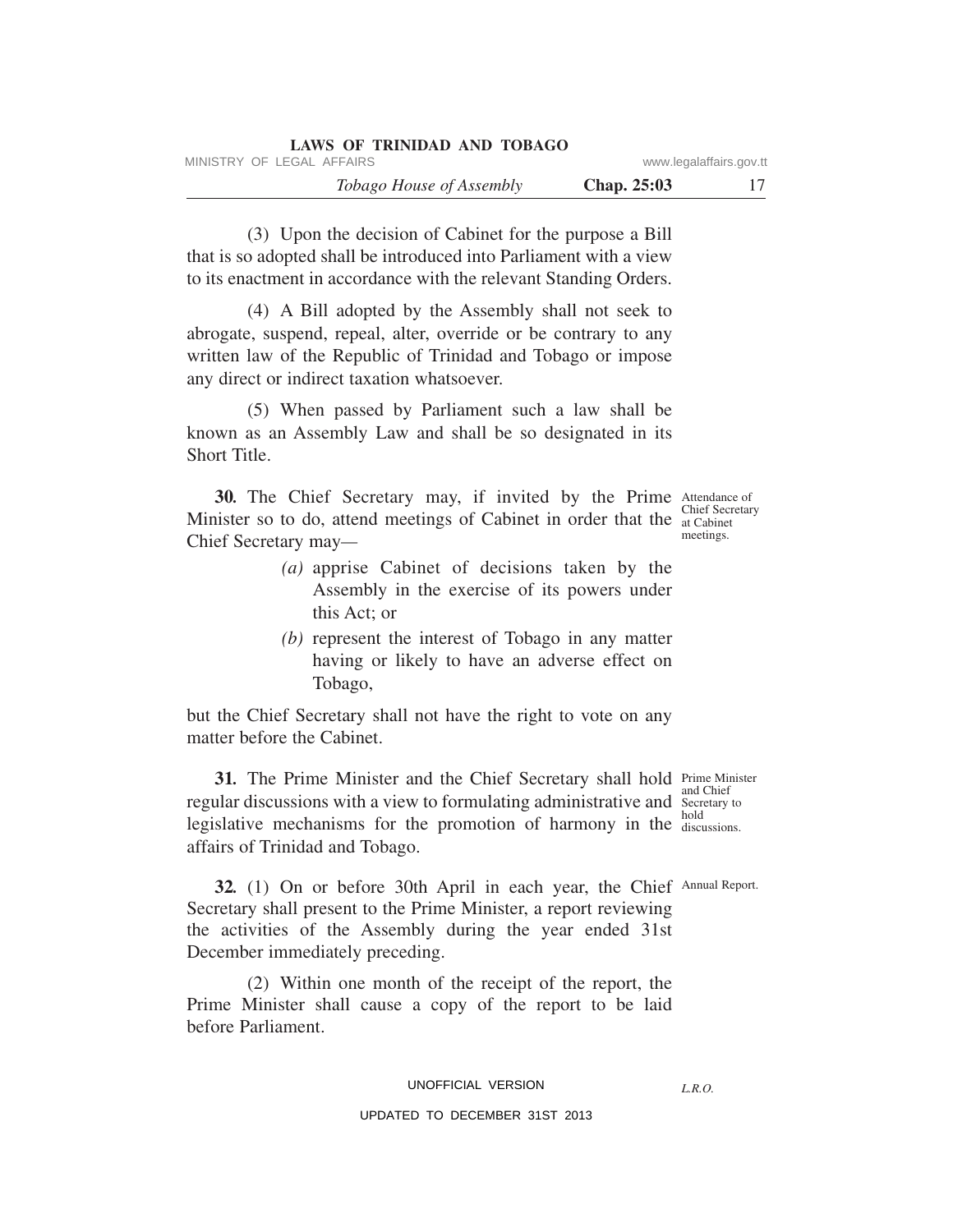| -18 | <b>Chap. 25:03</b>        | Tobago House of Assembly |                         |
|-----|---------------------------|--------------------------|-------------------------|
|     | MINISTRY OF LEGAL AFFAIRS |                          | www.legalaffairs.gov.tt |

## **PART III**

**LAWS OF TRINIDAD AND TOBAGO**

## **EXECUTIVE COUNCIL OF THE ASSEMBLY**

**33.** (1) The Executive Council shall comprise—

*(a)* the Chief Secretary;

- *(b)* the Deputy Chief Secretary;
- *(c)* such other Secretaries, not being more than seven, selected from among the Members of the Assembly as the President acting in accordance with the advice of the Chief Secretary may appoint.

(2) The Chief Secretary shall consult with Members before he advises the President in accordance with subsection (1)*(c)*.

Third Schedule. oath set out in the Third Schedule. (3) The President shall administer to a Secretary the

Duties and powers of the Executive Council.

Composition of the Executive Council. [17 of 2006].

> **34***.* (1) The Executive Council shall be responsible for the carrying out of the functions of the Assembly and the Chief Secretary may, for that purpose, undertake or assign to a Secretary, responsibility for any such function.

> (2) In the exercise of their powers, the Members of the Executive Council shall be individually and collectively responsible to the Assembly.

> (3) Subject to subsection (2), decisions of the Executive Council may be implemented without the prior approval of the Assembly.

> (4) The Executive Council shall continue to discharge its functions during any period that the Assembly stands dissolved.

Motions of no confidence.

**35***.* Where the Assemblymen pass a resolution declaring that they have no confidence in the Chief Secretary or the Deputy Chief Secretary and the Chief Secretary or the Deputy Chief Secretary, as the case may be, does not within two days of the passing of such a resolution resign, the President shall revoke the appointment of the Chief Secretary or the Deputy Chief Secretary, as the case may be.

#### UNOFFICIAL VERSION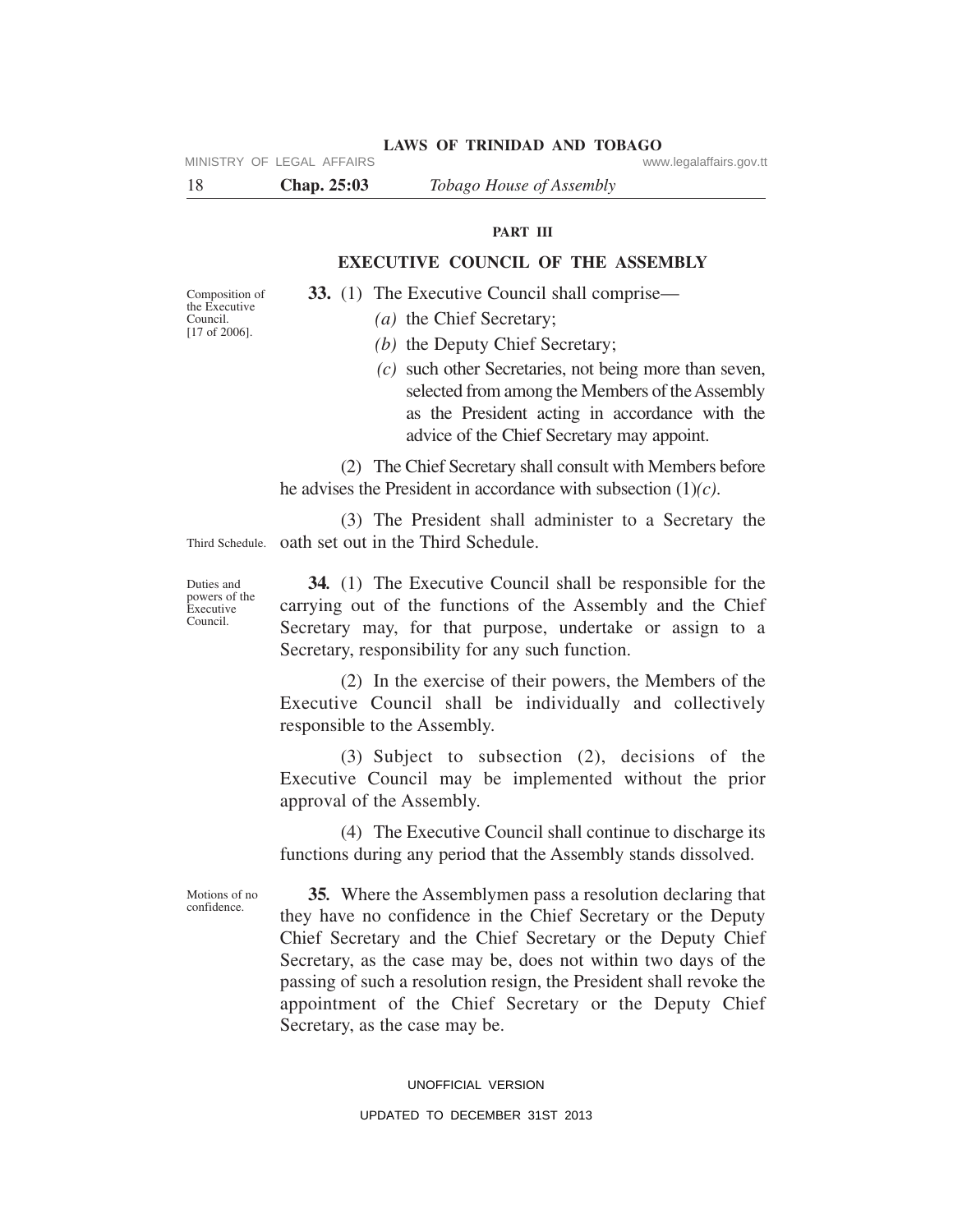| MINISTRY OF LEGAL AFFAIRS   |                                             | <b>LAWS OF TRINIDAD AND TOBAGO</b>                                                                       |                                                                                                                                                                                                                                                                         | www.legalaffairs.gov.tt                           |
|-----------------------------|---------------------------------------------|----------------------------------------------------------------------------------------------------------|-------------------------------------------------------------------------------------------------------------------------------------------------------------------------------------------------------------------------------------------------------------------------|---------------------------------------------------|
|                             |                                             | Tobago House of Assembly                                                                                 | Chap. 25:03                                                                                                                                                                                                                                                             | 19.                                               |
|                             | or to his successor.                        | <b>36.</b> (1) The Chief Secretary shall vacate his office—<br>the Assembly he ceases to be a Member; or | (a) where for any reason other than a dissolution of<br>(b) immediately before the administering of the<br>oath under section 8 to himself if he is re-elected                                                                                                          | Tenure of office.                                 |
|                             | as it applies to the Chief Secretary.       |                                                                                                          | (2) Subsection (1) applies to the Deputy Chief Secretary                                                                                                                                                                                                                |                                                   |
|                             | Chief Secretary;<br>of the Chief Secretary. | Deputy Chief Secretary, shall vacate his office-<br>the Assembly he ceases to be a Member;               | (3) A Secretary, other than the Chief Secretary or the<br>(a) when any person is appointed or reappointed as<br>$(b)$ where for any reason other than a dissolution of<br>(c) where his appointment is revoked by the<br>President acting in accordance with the advice |                                                   |
| control over that Division. |                                             |                                                                                                          | 37. (1) Where a Secretary is assigned responsibility for a Powers of a<br>Division of the Assembly, he shall exercise general direction and                                                                                                                             | Secretary.                                        |
|                             | between a Minister and a Secretary.         |                                                                                                          | (2) Nothing in this Act shall affect mutual consultation                                                                                                                                                                                                                |                                                   |
|                             |                                             | Council and the Divisions of the Assembly.                                                               | <b>37A.</b> Section 93 of the Constitution applies to the Executive Executive                                                                                                                                                                                           | Council subject<br>to powers of the<br>Ombudsman. |
|                             |                                             |                                                                                                          | <b>37B.</b> (1) The President may, on the advice of the Chief Assistant<br>Secretary, appoint a Member to the office of Assistant Secretary.                                                                                                                            | Secretaries.                                      |
| the Constitution.           |                                             |                                                                                                          | (2) The salaries, allowances and other conditions of<br>service of an Assistant Secretary shall be reviewed by the<br>Salaries Review Commission in accordance with section 141 of                                                                                      |                                                   |
|                             |                                             | Secretary the oath set out in the Third Schedule.                                                        | (3) The President shall administer to an Assistant                                                                                                                                                                                                                      | Third Schedule.                                   |
|                             |                                             | UNOFFICIAL VERSION<br>UPDATED TO DECEMBER 31ST 2013                                                      |                                                                                                                                                                                                                                                                         | L.R.O.                                            |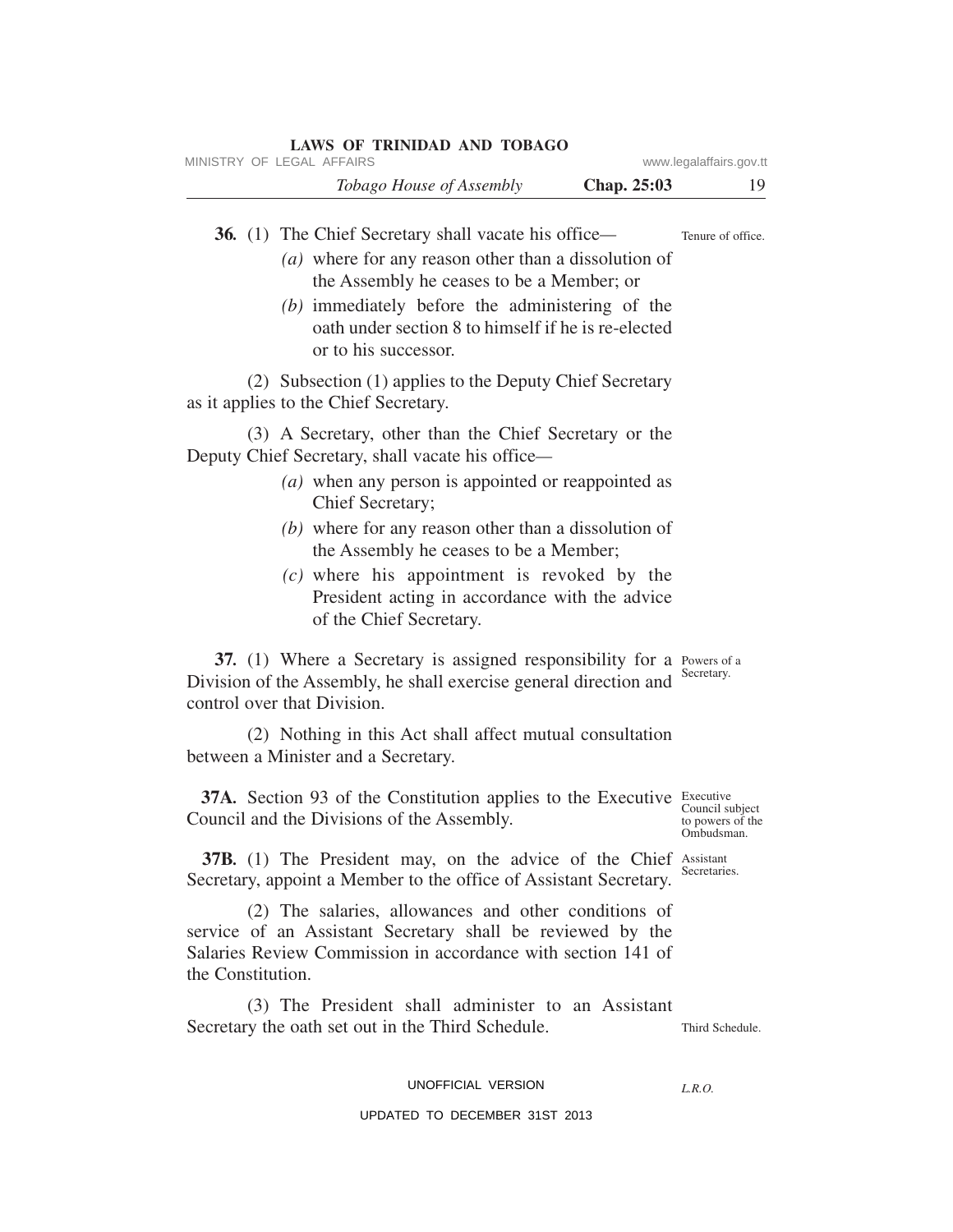MINISTRY OF LEGAL AFFAIRS **WARE ACCOMPTED MINISTRY** OF LEGAL AFFAIRS

**LAWS OF TRINIDAD AND TOBAGO**

20 **Chap. 25:03** *Tobago House of Assembly*

## **PART IV**

## **FINANCE**

**38***.* In this Part*—*

"financial institution" has the meaning assigned to it by the Financial Institutions Act;

"financial year" has the meaning assigned to it by section 3 of the Constitution;

"Fund" means the Tobago House of Assembly Fund established under section 141D of the Constitution;

"former Fund" means the Tobago House of Assembly Fund established under the former Tobago House of Assembly Act, 1980 repealed by this Act;

"Secretary" means the Secretary to whom responsibility for finance is assigned;

"Minister" means the Minister to whom responsibility for finance is assigned.

Expenditure.

Definitions.

Ch. 79:09.

**39***.* All expenditure incurred by the Assembly shall be paid out of the Fund.

**40***.* Upon the coming into force of this Act*—*

- *(a)* all sums of monies credited to and all charges on the former Fund shall be transferred to the Fund;
- *(b)* all sums of monies appropriated to the former Fund shall be appropriated to the Fund.

**41***.* (1) The Secretary shall in each financial year submit to the Assembly for its approval, draft estimates of revenue and expenditure respecting all functions of the Assembly for the next financial year.

(2) The Assembly shall approve the draft estimates submitted in accordance with subsection (1), with such modifications as it thinks fit.

(3) The Chief Secretary shall transmit for consideration and approval by Cabinet, the draft estimates approved by the Assembly in accordance with subsection (2).

UNOFFICIAL VERSION

Transferral of monies credited to former Fund and appropriated to former Assembly.

Estimates.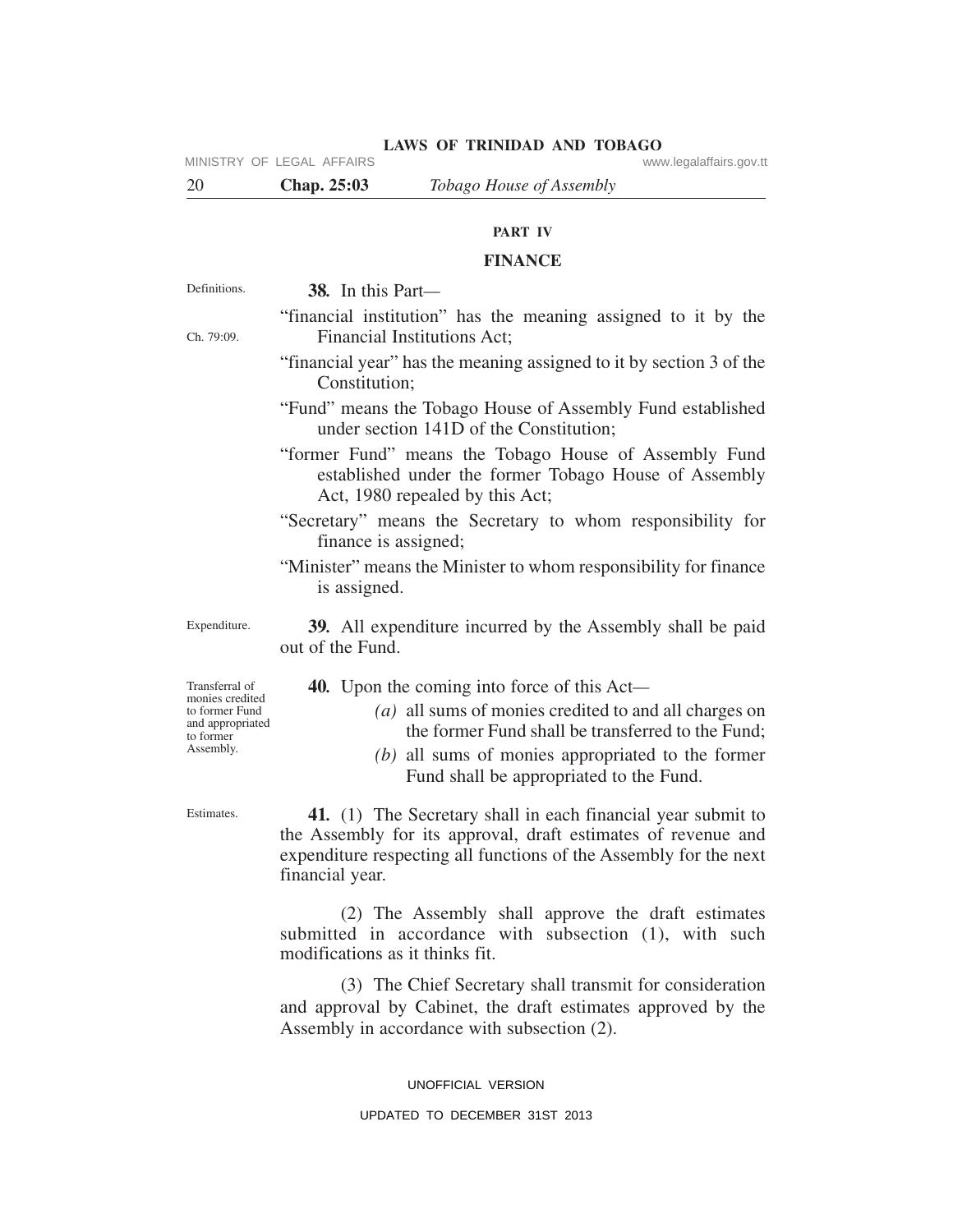| LAWS OF TRINIDAD AND TOBAGO     |                    |                         |
|---------------------------------|--------------------|-------------------------|
| MINISTRY OF LEGAL AFFAIRS       |                    | www.legalaffairs.gov.tt |
| <i>Tobago House of Assembly</i> | <b>Chap. 25:03</b> |                         |

(4) Upon the coming into force of this Act, draft estimates shall be submitted to the Cabinet in accordance with subsection (3) before the expiration of three months from the date of the first meeting of the Assembly held in accordance with section 62.

(5) All draft estimates, capital and recurrent, subsequent to those referred to in subsection (4) shall be submitted to the Cabinet in accordance with subsection (3) before the end of the third quarter of each financial year.

42. (1) Where the Assembly fails to complete consideration Late submission of its draft estimates in time to allow the Chief Secretary to proceed in accordance with section  $41(3)$ ,  $(4)$  and  $(5)$ , there shall be allowed an extension for a period of one week.

(2) Where the Chief Secretary is unable to submit the estimates within the period referred to in subsection (1), the Minister shall proceed to prepare such draft estimates as he thinks fit and may take into account any draft estimates subsequently submitted by the Assembly.

43. In considering the estimates as submitted by the Chief Cabinet to Secretary, Cabinet shall give due consideration to the financial needs. and developmental needs of Tobago in the context of Trinidad and Tobago and shall allocate financial resources to Tobago as fairly as is practicable, and in determining what is fair and practicable, the following considerations, among others, shall apply:

- *(a)* physical separation of Tobago by sea from Trinidad and Tobago's distinct identity;
- *(b)* isolation from the principal national growth centres;
- *(c)* absence of the multiplier effect of expenditures and investments (private and public) made in Trinidad;
- *(d)* restricted opportunities for employment and career fulfilment;
- *(e)* the impracticability of participation by residents of Tobago in the major educational, cultural and sporting facilities located in Trinidad.

UNOFFICIAL VERSION

*L.R.O.* 

UPDATED TO DECEMBER 31ST 2013

of estimates.

consider certain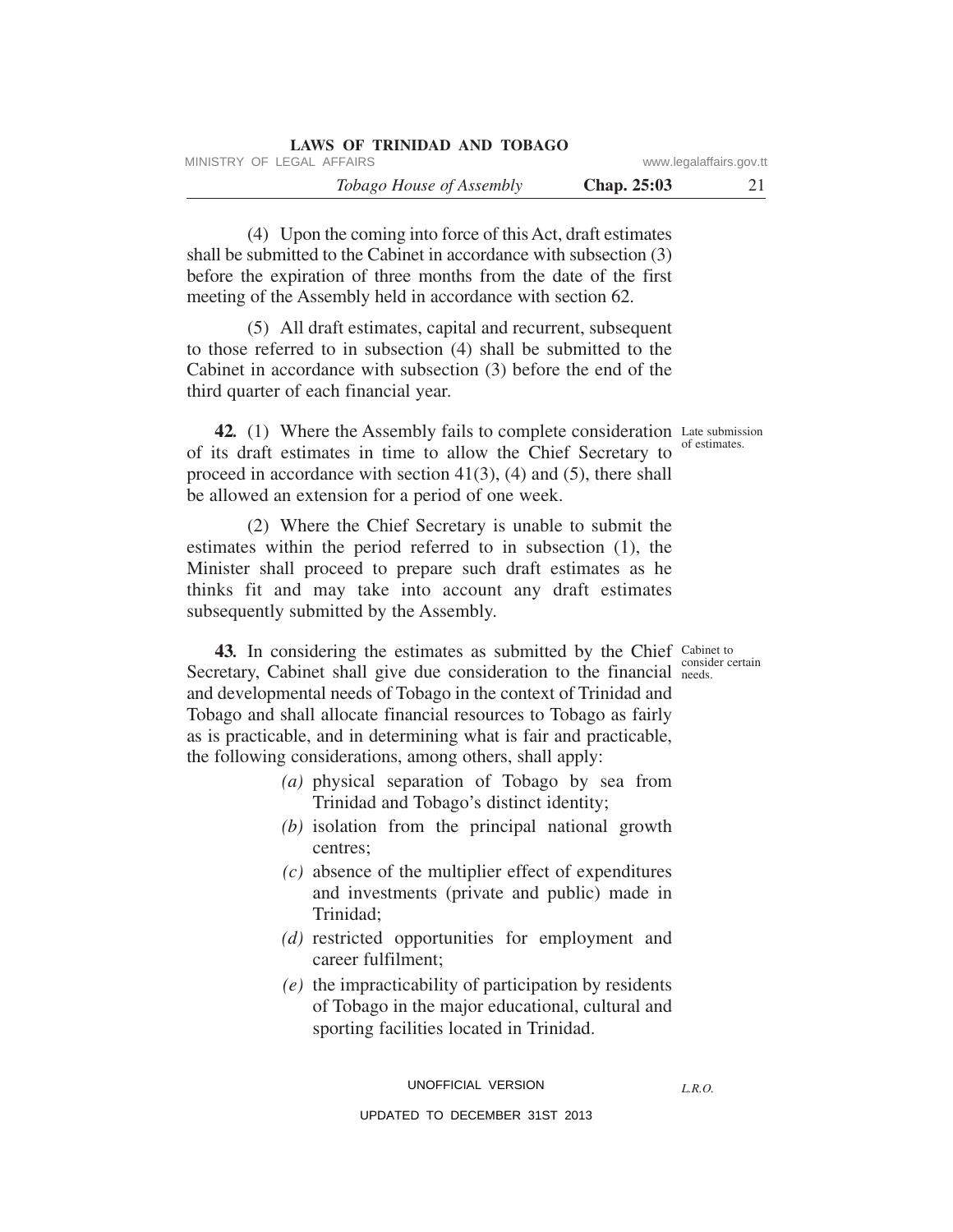|    |                           | <b>LAWS OF TRINIDAD AND TOBAGO</b> |                         |
|----|---------------------------|------------------------------------|-------------------------|
|    | MINISTRY OF LEGAL AFFAIRS |                                    | www.legalaffairs.gov.tt |
| 22 | Chap. $25:03$             | <i>Tobago House of Assembly</i>    |                         |

Assembly may refer allocation to Commission.

Annual statement of accounts.

**45***.* No later than the end of the fourth month of each financial year, the Secretary shall submit to the Assembly, a statement of accounts showing the monies paid into, and the expenditure met from the Fund in respect of the functions of the Assembly during the previous financial year, and the Chief Secretary shall, as soon as possible after the submission referred to in this section, submit a copy of the statement to the Cabinet.

**44***.* Where the Assembly is dissatisfied with the allocation or any part thereof referred to in section 43 it may refer the matter to the Commission in accordance with the provisions of Part V.

Audit of accounts.

**Ouarterly** releases.

Retention of monies. Ch*.* 69:01.

**46***.* The accounts of the Assembly are public accounts of Trinidad and Tobago for the purposes of section 116 of the Constitution.

**47***.* Monies appropriated by Parliament for the service of the financial year of the Assembly shall be credited to the Fund in quarterly releases in advance *en bloc*.

**48***.* Notwithstanding section 42 of the Exchequer and Audit Act, monies appropriated by Parliament to the Fund for the service of a financial year which remain unexpended at the end of that financial year shall be retained in the Fund and utilised for the purposes of capital investment.

**49***.* (1) Notwithstanding section 13 of the Exchequer and Audit Act, all revenue collected in Tobago on behalf of the Government and payable thereto in respect of activities undertaken or discharged in Tobago shall be paid into the Fund.

(2) Upon the coming into force of this Act, any company, financial institution or a person operating a business in Tobago shall pay in Tobago all taxes, fees, duties, levies and other imposts in respect of its operations in Tobago.

(3) Monies credited to the Fund in accordance with subsections (1) and (2) shall be set-off against the annual allocation appropriated by Parliament to the Fund.

> UNOFFICIAL VERSION UPDATED TO DECEMBER 31ST 2013

Collection of revenues.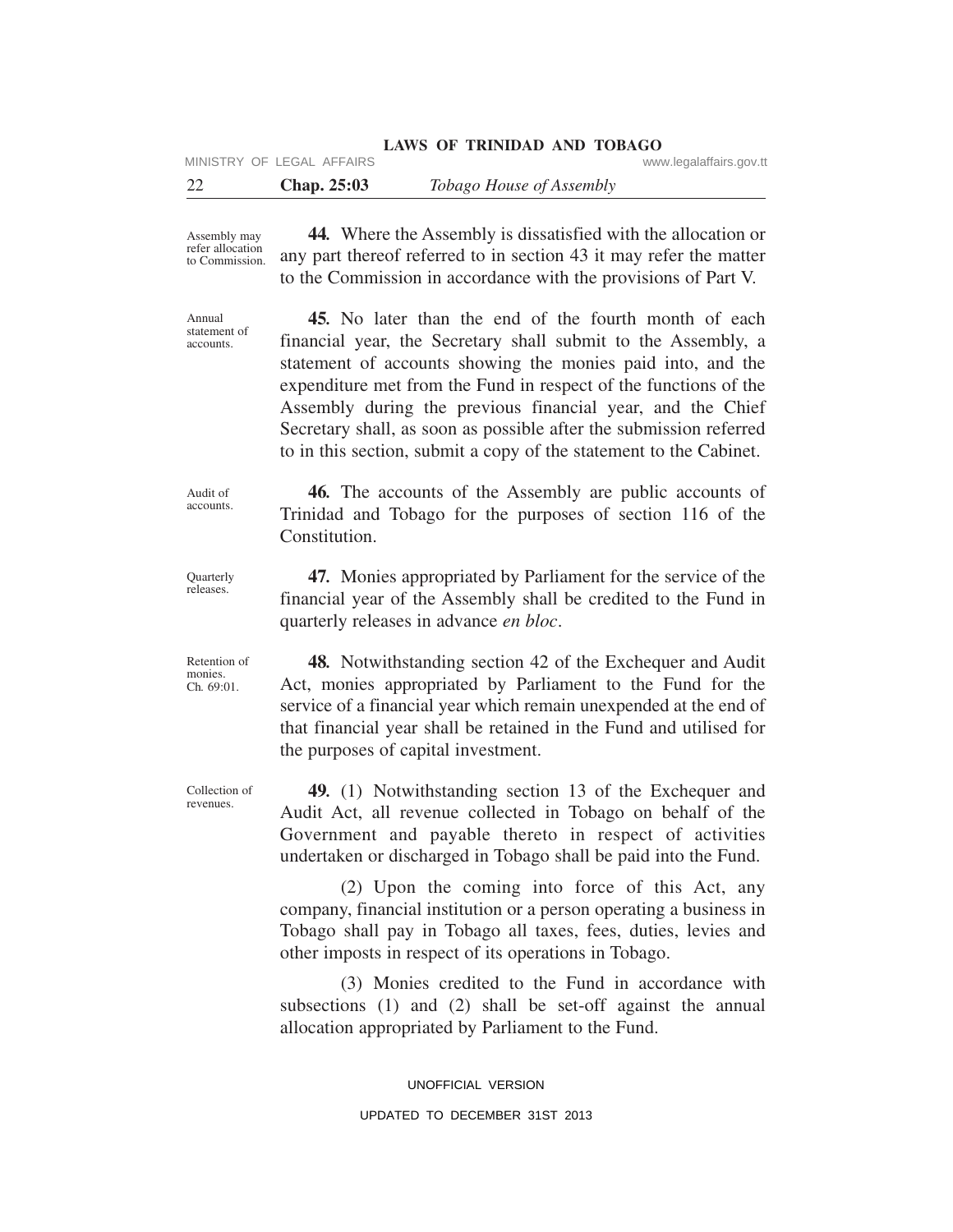| LAWS OF TRINIDAD AND TOBAGO     |               |                         |
|---------------------------------|---------------|-------------------------|
| MINISTRY OF LEGAL AFFAIRS       |               | www.legalaffairs.gov.tt |
| <i>Tobago House of Assembly</i> | Chap. $25:03$ |                         |

50. (1) Subject to subsection (2), where in any financial year, Surrender of surplus monies. monies paid into the Fund in accordance with section 49 exceed the quantum appropriated by Parliament to the Fund for that year, the Assembly shall retain fifty per cent or such larger portion as the Minister may by Order specify in respect of that year, of such excess to be applied towards such projects as it considers fit.

(2) The Assembly shall surrender the balance of the excess to the Consolidated Fund within the first quarter of the following financial year.

**51***.* The Secretary may*—*

- *(a)* with the approval of the Assembly, borrow by way of overdraft, such sums as the Assembly considers fit for the discharge of its functions; or
- *(b)* with the approval of the Minister, borrow sums by way of term loans for the purposes of capital investment.

52. Within two months of the coming into force of this Act, the Financial Rules. Assembly shall, subject to the approval of the President, make such Financial Rules as are necessary for the proper management of its finances and such Rules shall, when made, be laid in Parliament.

53. In any civil or criminal proceedings in respect of any monies Description of or other property whatsoever belonging to, or under the control of the Assembly, it shall be sufficient to describe the same as being the monies or property of the Republic of Trinidad and Tobago.

**54***.* Upon the coming into force of this Act*—*

- (a) all lands and other property of every kind and property in located in Tobago vested in the State except the residences of the President and the Prime Minister are hereby vested in the Assembly in right of the Republic of Trinidad and Tobago;
- *(b)* all lands and other property of every kind, including things in action, vested in the former Assembly are hereby vested in the Assembly;

*L.R.O.* 

Power to borrow.

property.

Vesting of powers, rights the Assembly.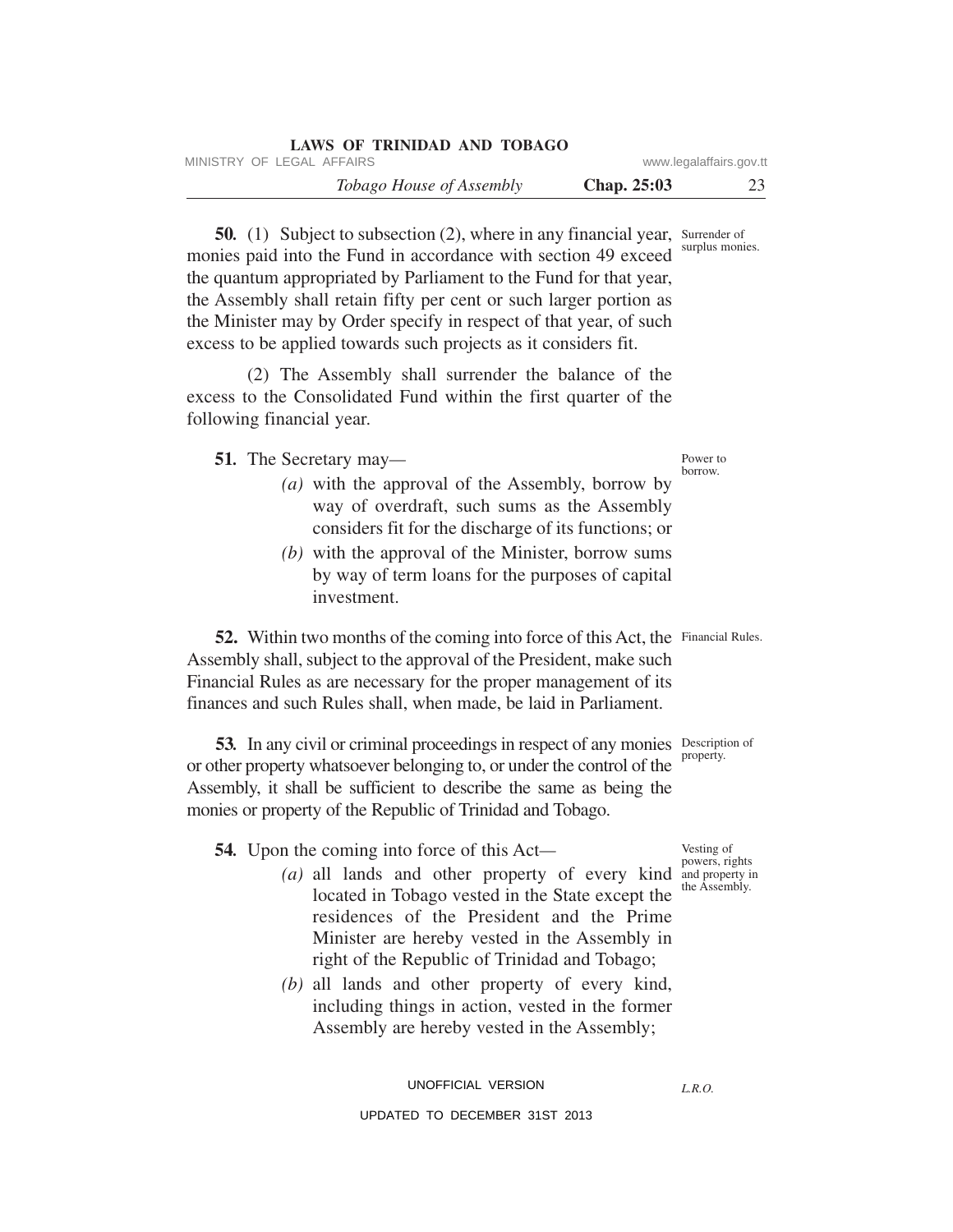| 24 | <b>Chap. 25:03</b> | Tobago House of Assembly |  |
|----|--------------------|--------------------------|--|
|----|--------------------|--------------------------|--|

*(c)* all the rights, privileges and benefits and all the liabilities and obligations that, immediately before the coming into force of this Act, the former Assembly was entitled or subject to, are hereby transferred to and conferred or imposed upon the Assembly.

Continuation of legal proceedings.

**55***.* Legal proceedings pending immediately before the coming into force of this Act by or against the former Assembly may, on the coming into force of this Act, be continued by or against the Assembly as the party to the proceedings instead of the former Assembly.

#### **PART V**

#### **THE DISPUTE RESOLUTION COMMISSION**

Establishment of

**56***.* There is established a body to be known as the Dispute Resolution Commission which shall undertake to resolve disputes between the Assembly and the Government on budgetary allocations to the Assembly and matters in connection therewith.

Composition of Commission.

**57***.* (1) The Commission shall comprise of the Ombudsman, or such other person with judicial or quasi-judicial experience as may be agreed to by the Government and the Assembly, as Chairman and four other members, two of whom shall be appointed by the Government and two by the Assembly.

(2) With the exception of the Chairman, the membership of the Commission shall be reconstituted in respect of each dispute.

Dispute to be referred to Cabinet.

**58***.* (1) A dispute referred to in section 56 shall, before it is submitted to the Commission, be referred to the Prime Minister who shall, as soon as practicable, refer the matter to the Cabinet for its consideration.

(2) The Cabinet shall, as soon as possible after consideration of the dispute, convey its position to the Assembly in writing.

#### UNOFFICIAL VERSION

#### UPDATED TO DECEMBER 31ST 2013

Dispute Resolution Commission.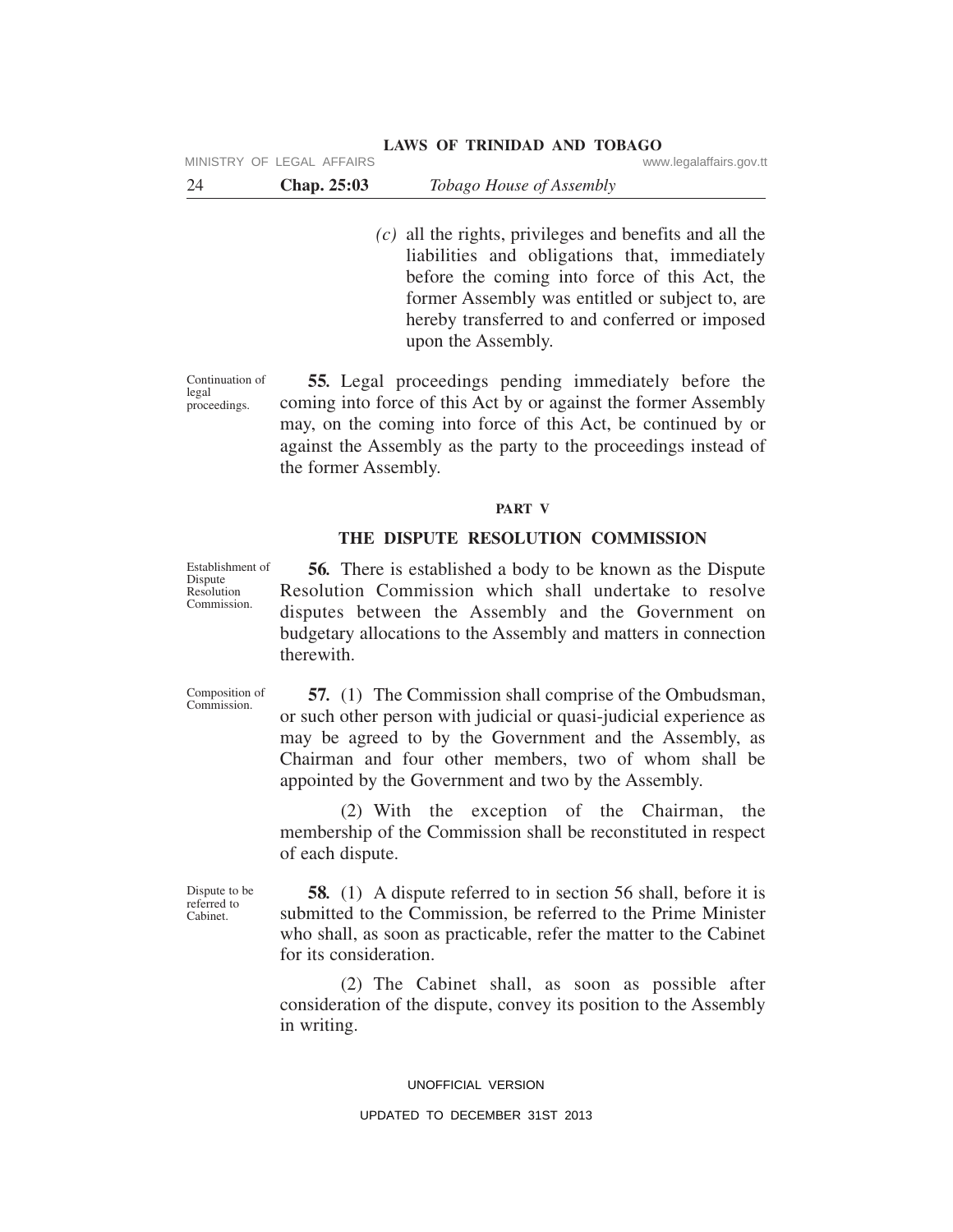| LAWS OF TRINIDAD AND TOBAGO     |               |                         |
|---------------------------------|---------------|-------------------------|
| MINISTRY OF LEGAL AFFAIRS       |               | www.legalaffairs.gov.tt |
| <i>Tobago House of Assembly</i> | Chap. $25:03$ | 25                      |

59. (1) Where a dispute submitted to the Cabinet pursuant to Referral of dispute to section 58 remains unresolved, the Assembly or the Government  $\frac{d\textrm{ispute to}}{\textrm{Chairman}}$ . may, in writing, refer the dispute to the Chairman within one month after the Cabinet has complied with section 58(2) and the Chairman shall forthwith invite the parties to the dispute to appoint the members referred to in section 57.

(2) The Commission shall meet to consider a dispute on such date and at such place as the Chairman may fix.

60. A recommendation for the resolution of a dispute shall be Recommendation for resolution of arrived at by consensus of the members of the Commission.

**61.** A recommendation under section 60 shall be Communication communicated by the Chairman in writing to the Prime Minister recommendation. and the Chief Secretary and the Prime Minister shall cause the recommendation to be laid in Parliament and the Chief Secretary shall cause the recommendation to be laid before the Assembly.

#### **PART VI**

## **MEETINGS AND PROCEEDINGS OF THE ASSEMBLY**

62. The first ordinary meeting of the Assembly after the First meeting. meeting referred to in section 6 shall be held within fifteen days after that meeting.

**63.** The Presiding Officer shall preside at all meetings of the Presiding Assembly at which he is present and may exercise the right of a  $\frac{\text{coker of the}}{\text{casting vote}}$ . casting vote only, except that where he is an Assemblyman or a Councillor, he shall retain the right to vote and may also exercise the right of a casting vote.

**64.** (1) Where the Presiding Officer is unable to attend a Absence of Presiding meeting of the Assembly, the Deputy Presiding Officer shall *Presidin* preside with the same powers and authority as the Presiding Officer, except that he shall retain the right to vote and may also exercise the right of a casting vote.

(2) Where both the Presiding Officer and Deputy Presiding Officer are unable to attend a meeting of the Assembly, the Members present shall elect one of their number, not being a

#### UNOFFICIAL VERSION

## UPDATED TO DECEMBER 31ST 2013

*L.R.O.* 

Officer to have

dispute.

of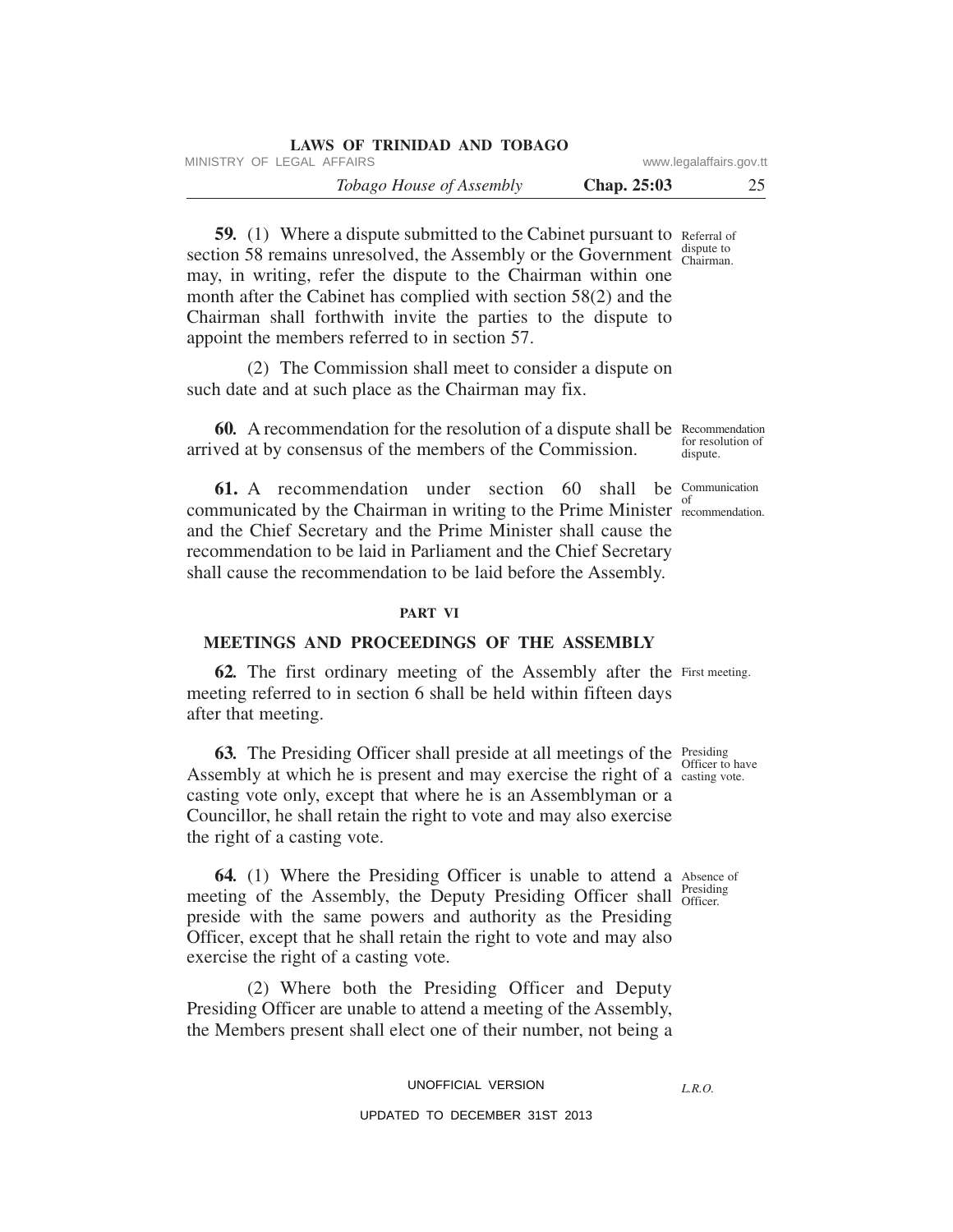| 26                                | Chap. 25:03<br>Tobago House of Assembly                                                                                                                                                                                                                                                         |
|-----------------------------------|-------------------------------------------------------------------------------------------------------------------------------------------------------------------------------------------------------------------------------------------------------------------------------------------------|
|                                   | member of the Executive Council, to preside at that meeting and<br>the Member so elected shall retain the right to vote and may also<br>exercise the right of a casting vote.                                                                                                                   |
| Meetings.                         | <b>65.</b> (1) The Assembly shall hold an ordinary meeting as<br>often as its business may require and at least once every month.                                                                                                                                                               |
|                                   | (2) The Presiding Officer shall convene a special<br>meeting of the Assembly—                                                                                                                                                                                                                   |
|                                   | (a) at the written request of the Chief Secretary; or<br>$(b)$ at the written request of not less than one-third<br>of the members.                                                                                                                                                             |
|                                   | (3) A request for a special meeting shall be directed<br>through the Clerk to the Presiding Officer.                                                                                                                                                                                            |
|                                   | (4) All meetings of the Assembly shall be open to the<br>public except that the Presiding Officer may order the removal of<br>any person or persons for disorderly conduct or obstruction of the<br>proceedings of the Assembly.                                                                |
| Notice of<br>meetings.            | <b>66.</b> (1) The Clerk shall give each member at least three clear<br>days written notice of any ordinary meeting and the notice shall<br>specify the business of the meeting.                                                                                                                |
|                                   | (2) The Clerk shall give each member at least twenty-<br>four hours written notice of any special meeting and the notice<br>shall specify the business of the meeting.                                                                                                                          |
| Record of<br>proceedings.         | <b>67.</b> The Clerk shall keep, in proper form, a record of the<br>proceedings of each meeting of the Assembly.                                                                                                                                                                                |
| Quorum.                           | 68. At a meeting of the Assembly, other than the meeting<br>referred to in section 6, nine members shall constitute a quorum.                                                                                                                                                                   |
| Rules and<br>Standing.<br>Orders. | <b>69.</b> (1) Subject to this Act, the Assembly shall make Rules<br>and Standing Orders to provide for-<br>(a) the safe custody and use of the Seal;<br>(b) the regulation and conduct of the proceedings<br>and meetings of the Assembly including records<br>of proceedings of the Assembly; |

UNOFFICIAL VERSION

## UPDATED TO DECEMBER 31ST 2013

## **LAWS OF TRINIDAD AND TOBAGO**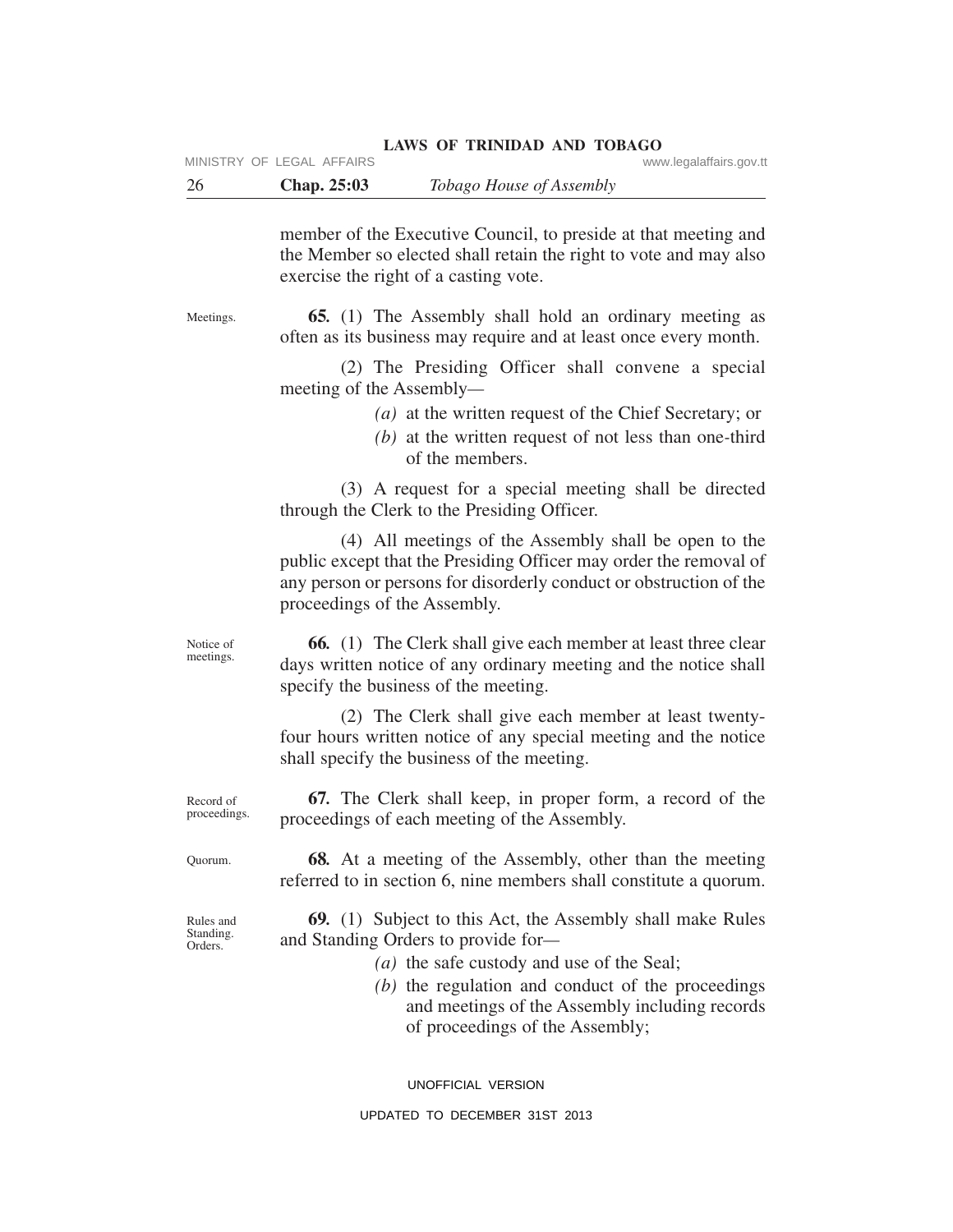| MINISTRY OF LEGAL AFFAIRS       |                    | www.legalaffairs.gov.tt |
|---------------------------------|--------------------|-------------------------|
| <i>Tobago House of Assembly</i> | <b>Chap. 25:03</b> |                         |
|                                 |                    |                         |

- *(c)* the maintenance of order in the Chamber of the Assembly;
- *(d)* the conduct of debates in the Assembly;
- *(e)* the suspension of members;
- *(f)* such other matters as the Assembly considers fit.

(2) Rules and Standing Orders of the Assembly may be made by a simple majority of members.

**LAWS OF TRINIDAD AND TOBAGO**

(3) The Rules and Standing Orders of the Assembly may provide that the records of the proceedings of any meeting, shall, when copies thereof have been circulated to members, be taken as read.

70. (1) Subject to the Rules and Standing Orders of the Privileges and Assembly, there shall be freedom of speech in the Chamber of immunities. the Assembly.

(2) No civil or criminal proceedings may be instituted against any member or other person for words spoken before, or written in a report of, the Assembly or a committee thereof.

(3) In other respects, the powers, privileges and immunities of the Assembly, Members and committees of the Assembly, shall be such as may from time to time be prescribed by Parliament and until so defined shall be those that apply to the House of Representatives and to its members and committees.

#### **PART VII**

#### **STAFF AND RELATED MATTERS**

71. (1) There shall be assigned to the Assembly, a Chief Chief Administrator who shall be a public officer for the purposes of section 121 of the Constitution.

(2) Upon the coming into force of this Act, all the rights, privileges and conditions of service incidental to the office of Clerk of the former Assembly shall be transferred to the office of Chief Administrator without any break in service.

(3) The Chief Administrator shall be an Accounting Officer who shall be responsible for such Division as may be assigned to him by the Chief Secretary.

#### UNOFFICIAL VERSION

#### UPDATED TO DECEMBER 31ST 2013

Administrator.

*L.R.O.*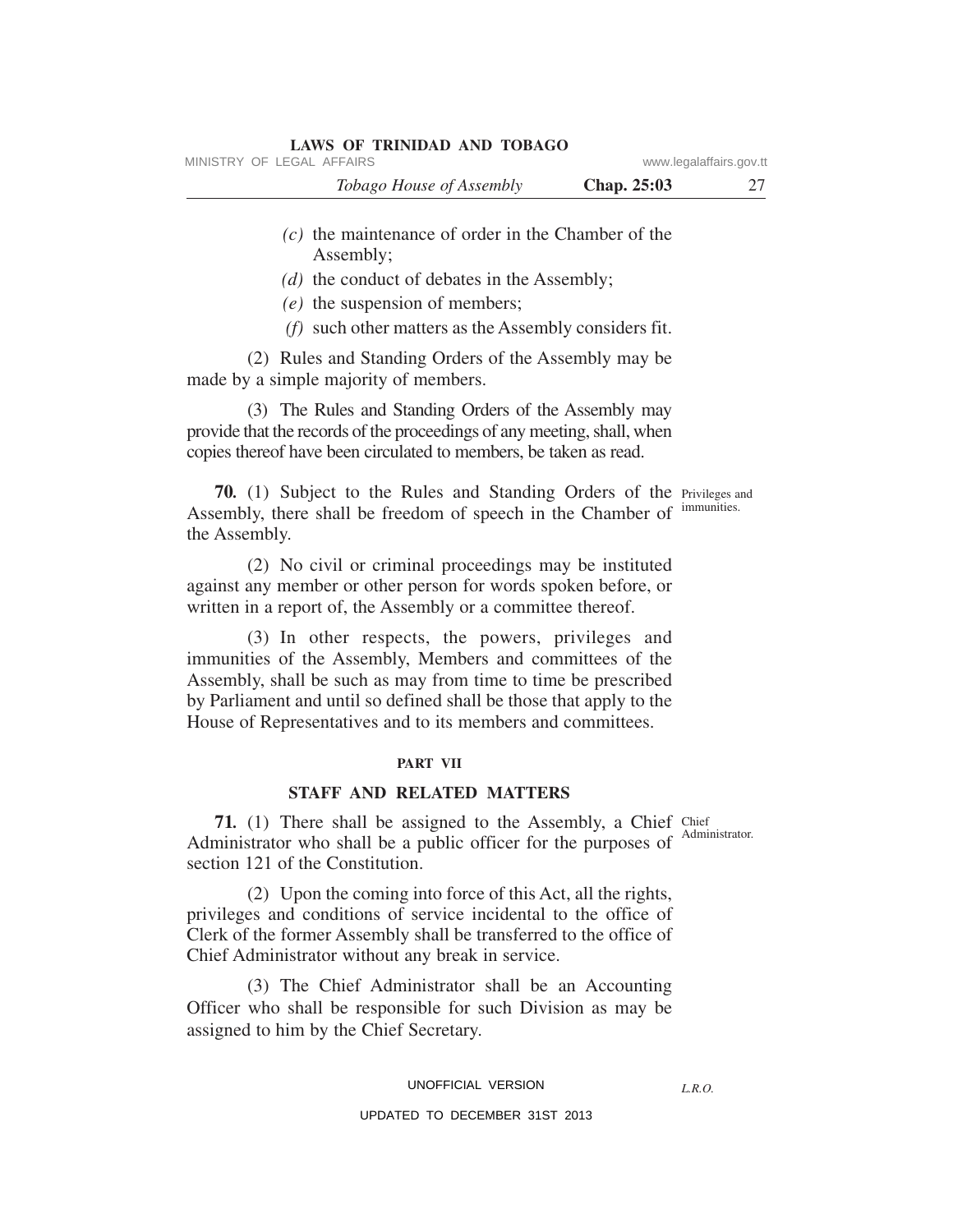(4) Prior to consultation with the Public Service Commission on the appointment of the Chief Administrator, the Prime Minister shall consult with the Chief Secretary.

Clerk of the Assembly.

**72***.* (1) There shall be assigned to the Assembly, a Clerk who shall be responsible for the efficient discharge of such functions as fall to be discharged by him under the Rules and Standing Orders of the Assembly or as may be assigned to him by the Presiding Officer.

(2) Upon the coming into force of this Act, all rights, privileges and conditions of service incidental to the office of Secretary of the former Assembly shall be transferred to the office of Clerk of the Assembly without any break in service.

Supervision of Divisions. **73***.* Each Division of the Assembly shall be under the supervision of an Administrator who shall be of a level no lower than that of a Chief Technical Officer and who shall be the Accounting Officer of the Division under his supervision.

Other offices. **74***.* Except for those offices, the responsibility for which is to be retained by the Government under this Act, the offices on the establishment of the former Assembly and of the Central Administrative Services, Tobago, and persons holding those offices, immediately before the date of the coming into force of this Act shall, on that date, be transferred to the Assembly and all rights, privileges and conditions of service incidental to such offices shall be retained under this Act.

Appointment on contract. **75***.* Subject to the guidelines prescribed by the Government in respect of the employment of persons on contract, the Assembly may appoint on contract such persons as it thinks fit.

Transfer and secondment.

**76***.* (1) A person in the employ of a statutory authority may, with the approval of the appropriate Service Commission, be transferred to the staff of the Assembly, and any such transfer shall be on such terms and conditions of service as are acceptable to the statutory authority, the Assembly and the person transferred.

#### UNOFFICIAL VERSION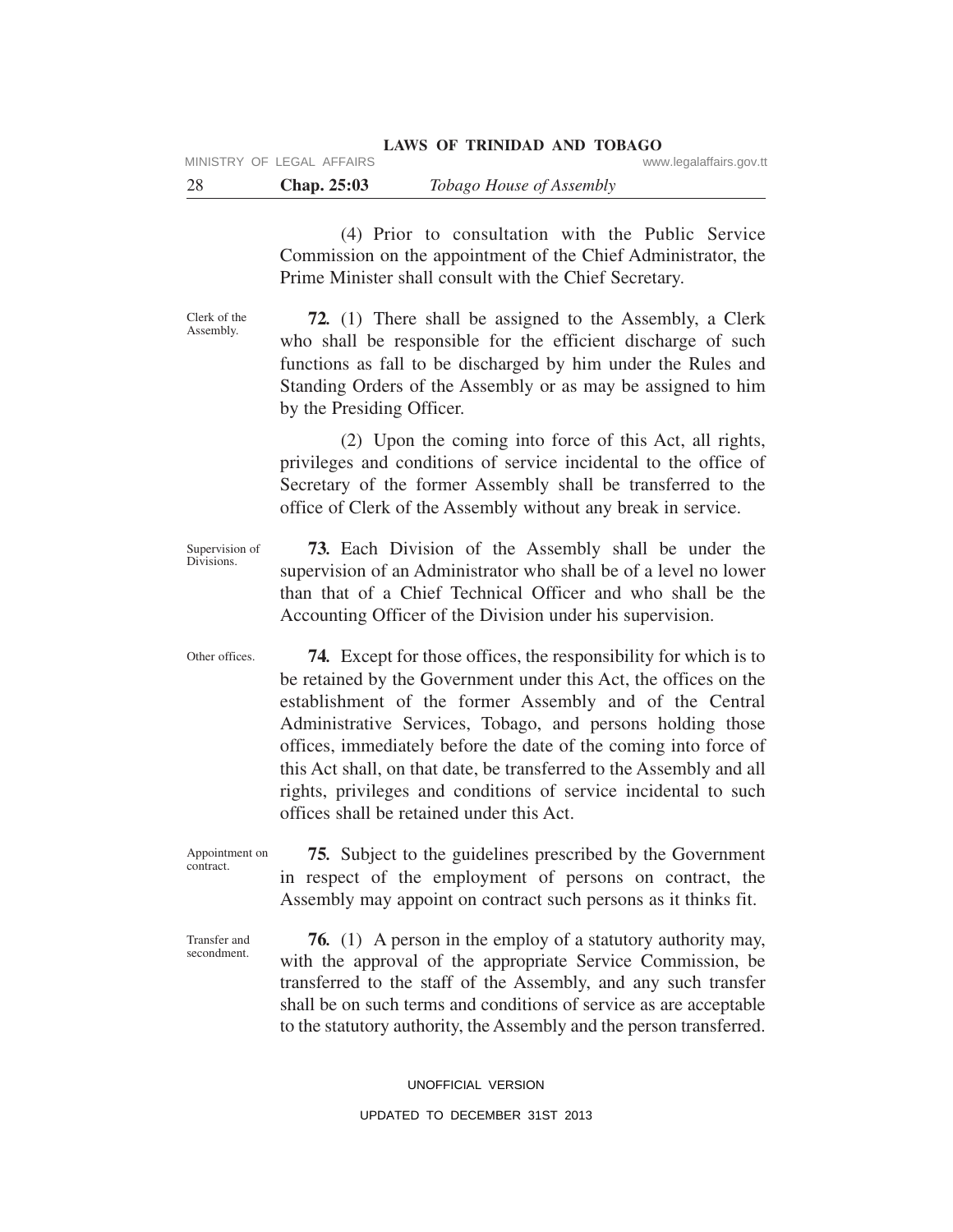| LAWS OF TRINIDAD AND TOBAGO     |               |                         |
|---------------------------------|---------------|-------------------------|
| MINISTRY OF LEGAL AFFAIRS       |               | www.legalaffairs.gov.tt |
| <i>Tobago House of Assembly</i> | Chap. $25:03$ | 29                      |

(2) The Chief Administrator and the appropriate Service Commission, or other appropriate authority, may make arrangements for the transfer on secondment of any employee of a statutory authority, the University of the West Indies or other body to the staff of the Assembly or of any officer of the Assembly to the service of a statutory authority, the University of the West Indies or other body.

(3) Where a transfer on secondment is effected under subsection (2), such arrangements as are necessary to preserve the rights of the person so transferred to any pension, gratuity or other allowance, for which he would have been eligible had he not been transferred, shall be made.

(4) A period of transfer on secondment shall not exceed five years in the first instance.

#### **PART VIII**

## **MISCELLANEOUS PROVISIONS**

77. (1) Notwithstanding section 78, the persons who were Transitional. Assemblymen of the former Assembly immediately prior to the coming into force of this Act shall, on its coming into force, be deemed to have been elected as Assemblymen pursuant to section 5(1)*(a)*.

(2) Notwithstanding section 22(1), the first Assembly constituted under this Act shall, unless by resolution it dissolves itself at an earlier date, stand dissolved on the fourth anniversary of the date on which the persons mentioned in subsection (1) were elected to the former Assembly.

**78.** (1) Notwithstanding the repeal and replacement of the Repeal and saving. former Tobago House of Assembly Act, 1980 by this Act, the  $\frac{337 \text{ mF}}{37 \text{ of } 1980}$ . Tobago House of Assembly Financial Rules, 1990 (made under 183/1990. the said former Tobago House of Assembly Act) shall, until such time as Financial Rules made under section 52 come into force, remain in force and apply to the Assembly with such modifications as are necessary for conformity with this Act.

# UNOFFICIAL VERSION UPDATED TO DECEMBER 31ST 2013

*L.R.O.*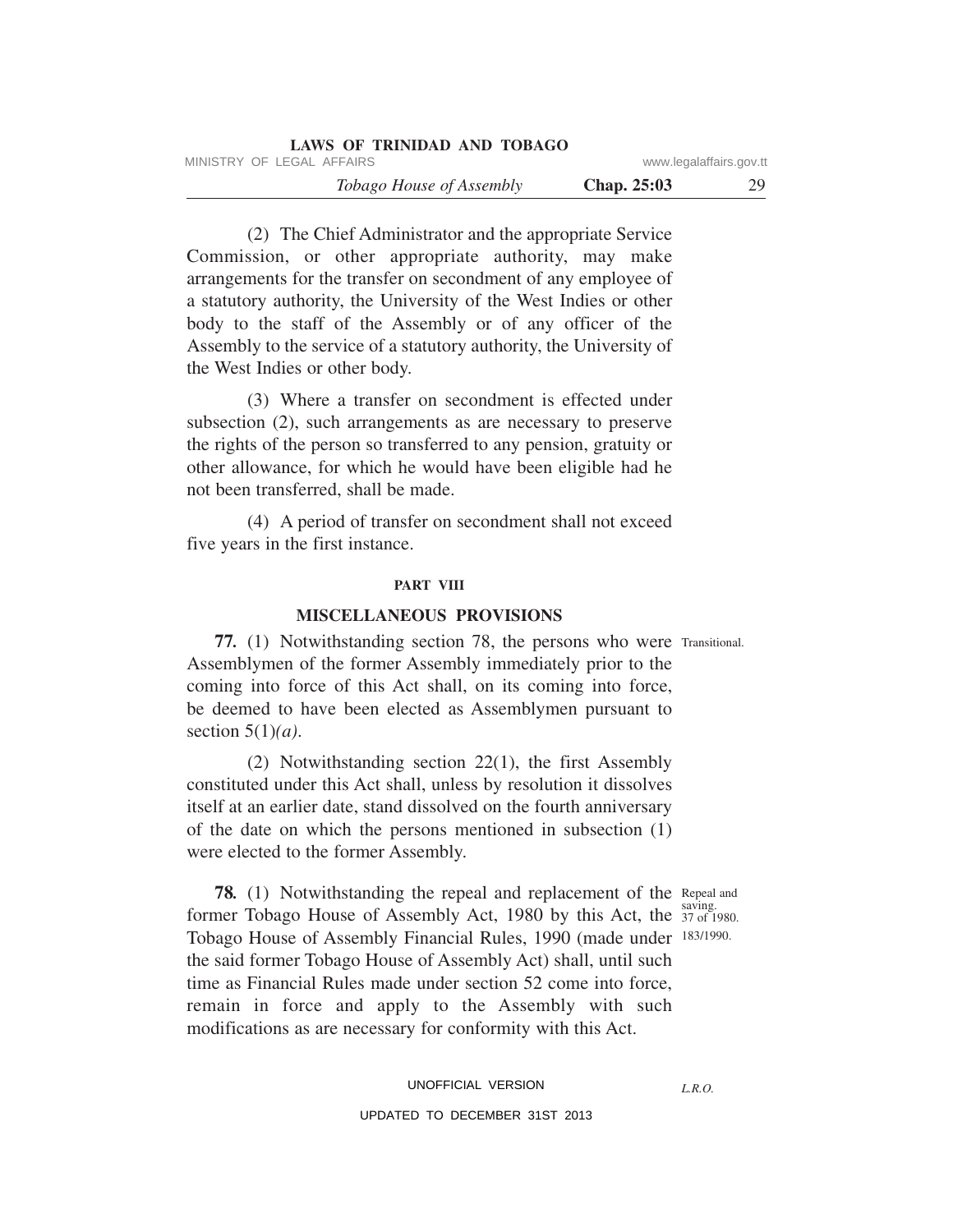MINISTRY OF LEGAL AFFAIRS **WARE ACCOMPTED MINISTRY** OF LEGAL AFFAIRS

30 **Chap. 25:03** *Tobago House of Assembly*

(2) A reference in any written law to the former Assembly shall be construed as a reference to the Assembly.

(Section 6).

#### **FIRST SCHEDULE**

## **OATH (OR AFFIRMATION) OF OFFICE FOR ASSEMBLYMEN**

I, ................................................................................................................., having been elected an Assemblyman for Tobago do swear by ......................................... *................................................................................*(solemnly affirm) that I will bear true faith and allegiance to Trinidad and Tobago, will uphold the Constitution and the law, and will conscientiously and impartially discharge the duties and responsibilities of Assemblyman that I am now about to assume.

(Section 7).

## **SECOND SCHEDULE**

## **OATH (OR AFFIRMATION) OF OFFICE FOR THE PRESIDING OFFICER AND THE DEPUTY PRESIDING OFFICER**

I, .............................................................................................., having been elected Presiding Officer/Deputy Presiding Officer of the Tobago House of Assembly do swear by .............................................................................. (solemnly affirm) that I will bear true faith and allegiance to Trinidad and Tobago and will uphold the Constitution and the law, that I will conscientiously, impartially and to the best of my knowledge, judgment and ability discharge the functions of my office.

> UNOFFICIAL VERSION UPDATED TO DECEMBER 31ST 2013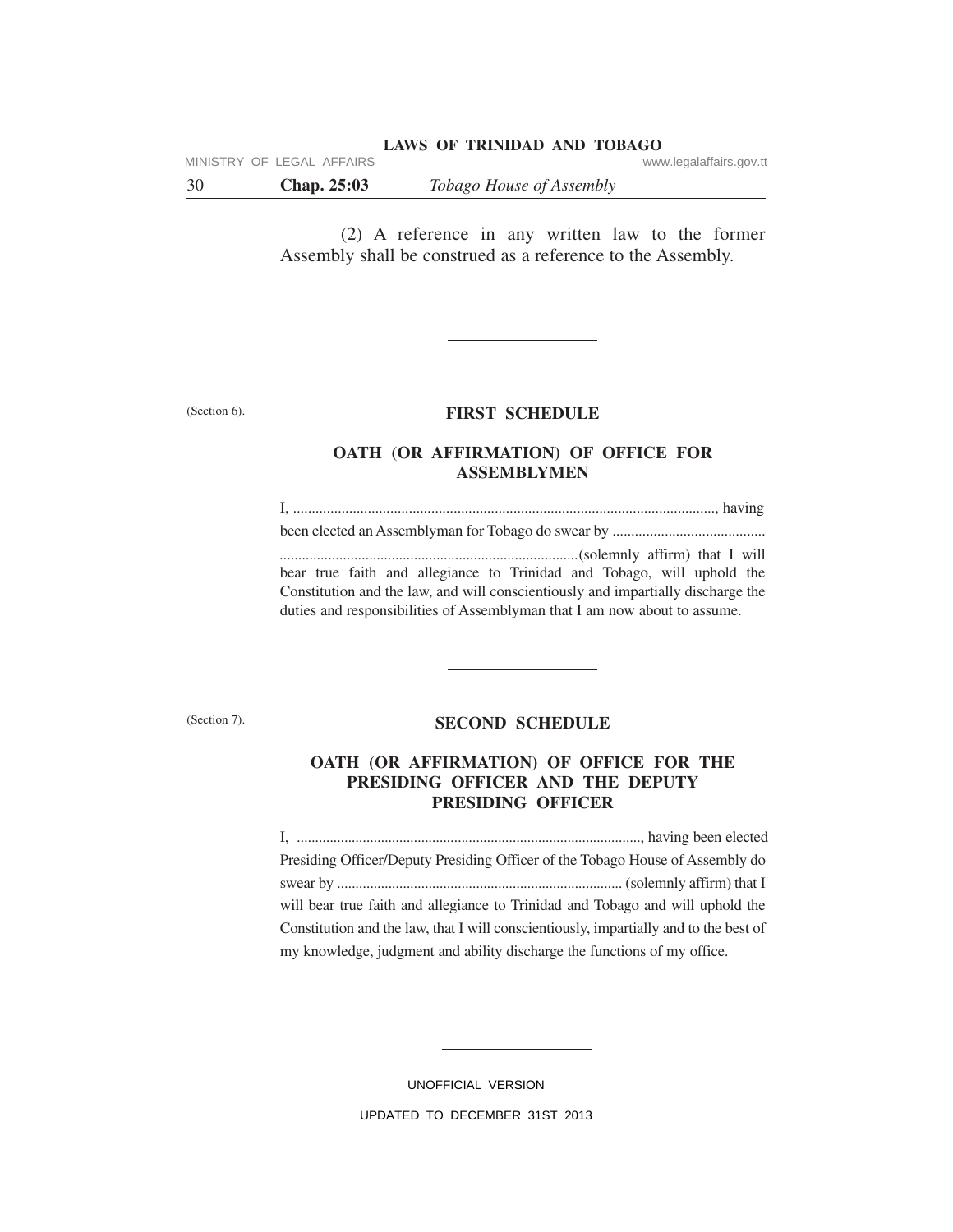MINISTRY OF LEGAL AFFAIRS **WARE ACCOMPTED MINISTRY** OF LEGAL AFFAIRS

*Tobago House of Assembly* **Chap. 25:03** 31

**THIRD SCHEDULE**

(Sections 8, 33 and 37B).

## **OATH (OR AFFIRMATION) OF OFFICE FOR THE CHIEF SECRETARY, THE DEPUTY CHIEF SECRETARY, SECRETARIES AND ASSISTANT SECRETARIES**

I, .................................................................................................., do swear by

......................................................................(solemnly affirm) that I will bear

true faith and allegiance to Trinidad and Tobago and will uphold the Constitution and the law, that I will conscientiously, impartially and to the best of my ability discharge my duties as Chief Secretary/Deputy Chief Secretary/Secretary/Assistant Secretary and do right to all manner of people without fear or favour, affection or ill-will.

#### **FOURTH SCHEDULE**

 $[Section 9(2)].$ 

# **OATH (OR AFFIRMATION) OF OFFICE FOR COUNCILLORS**

I , .........................................................................................................., having

been appointed a Councillor for Tobago do swear by ....................................

.............................................. (solemnly affirm) that I will bear true faith and

allegiance to Trinidad and Tobago, will uphold the Constitution and the law, and will conscientiously and impartially discharge the duties and responsibilities of Councillor that I am now about to assume.

UNOFFICIAL VERSION

*L.R.O.*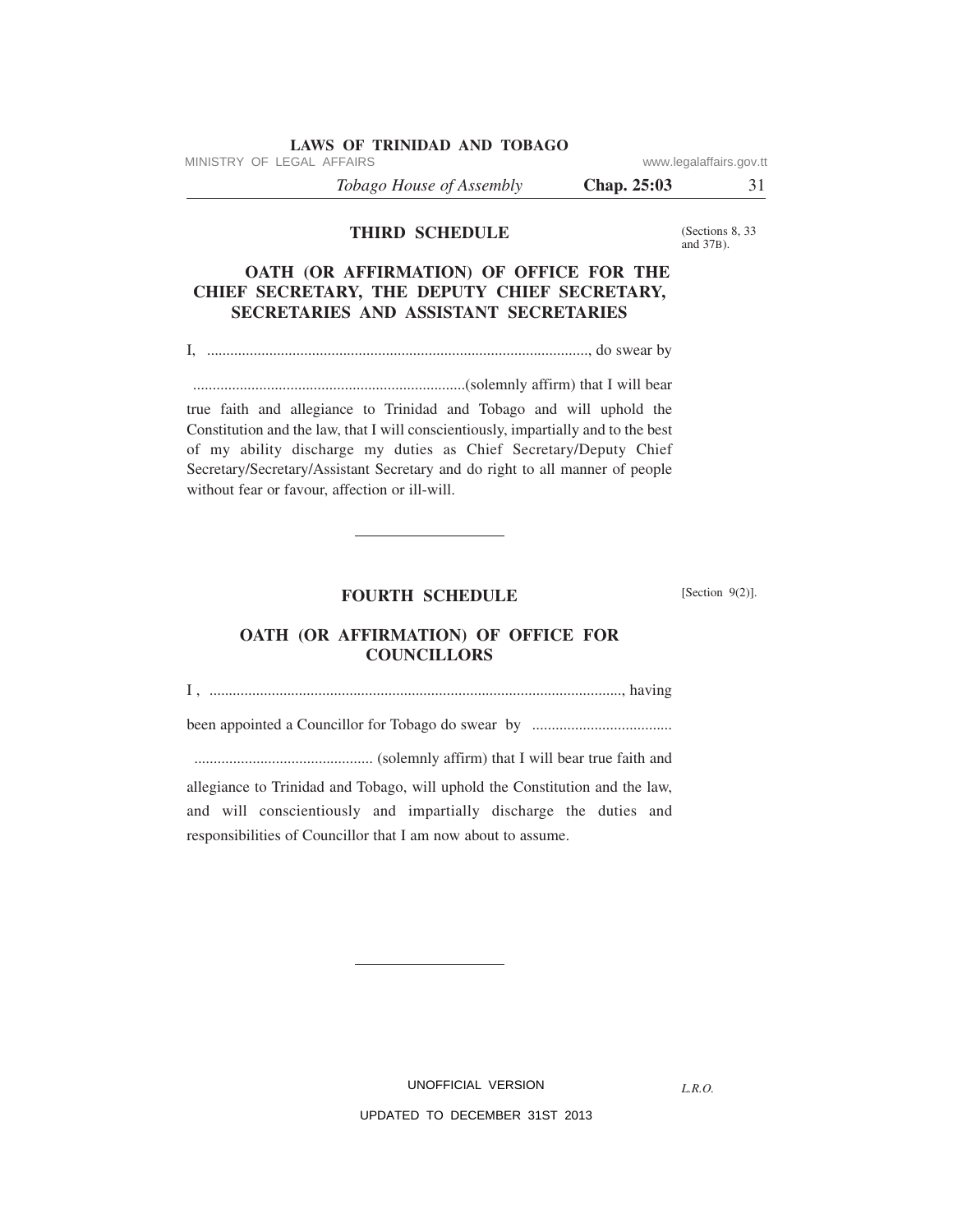**LAWS OF TRINIDAD AND TOBAGO** MINISTRY OF LEGAL AFFAIRS **WARE ACCOMPTED MINISTRY** OF LEGAL AFFAIRS

32 **Chap. 25:03** *Tobago House of Assembly*

## [Section 25(1)]. **FIFTH SCHEDULE**

## **AREAS OF RESPONSIBILITY OF THE ASSEMBLY**

- 1. Finance, that is to say the collection of revenue and the meeting of expenditure incurred in the carrying out of the functions of the Assembly;
- 2. State Lands;
- 3. Land and marine parks;
- 4. Museums, archives, historical sites and historical buildings;
- 5. Public buildings and the maintenance of the residences of the President and the Prime Minister;
- 6. Tourism;
- 7. Sports;
- 8. Culture and the Arts;
- 9. Community Development;
- 10. Co-operatives;
- 11. Agriculture;
- 12. Fisheries;
- 13. Food Production;
- 14. Forestry;
- 15. Town and Country Planning;
- 16. Infrastructure, including air and sea transportation, wharves and airports and public utilities;
- 17. Telecommunications;
- 18. Highway and Roads;
- 19. Industrial Development;
- 20. The Environment;
- 21. Customs and Excise;
- 22. Licensing;
- 23. Health Services;
- 24. Library Services;

UNOFFICIAL VERSION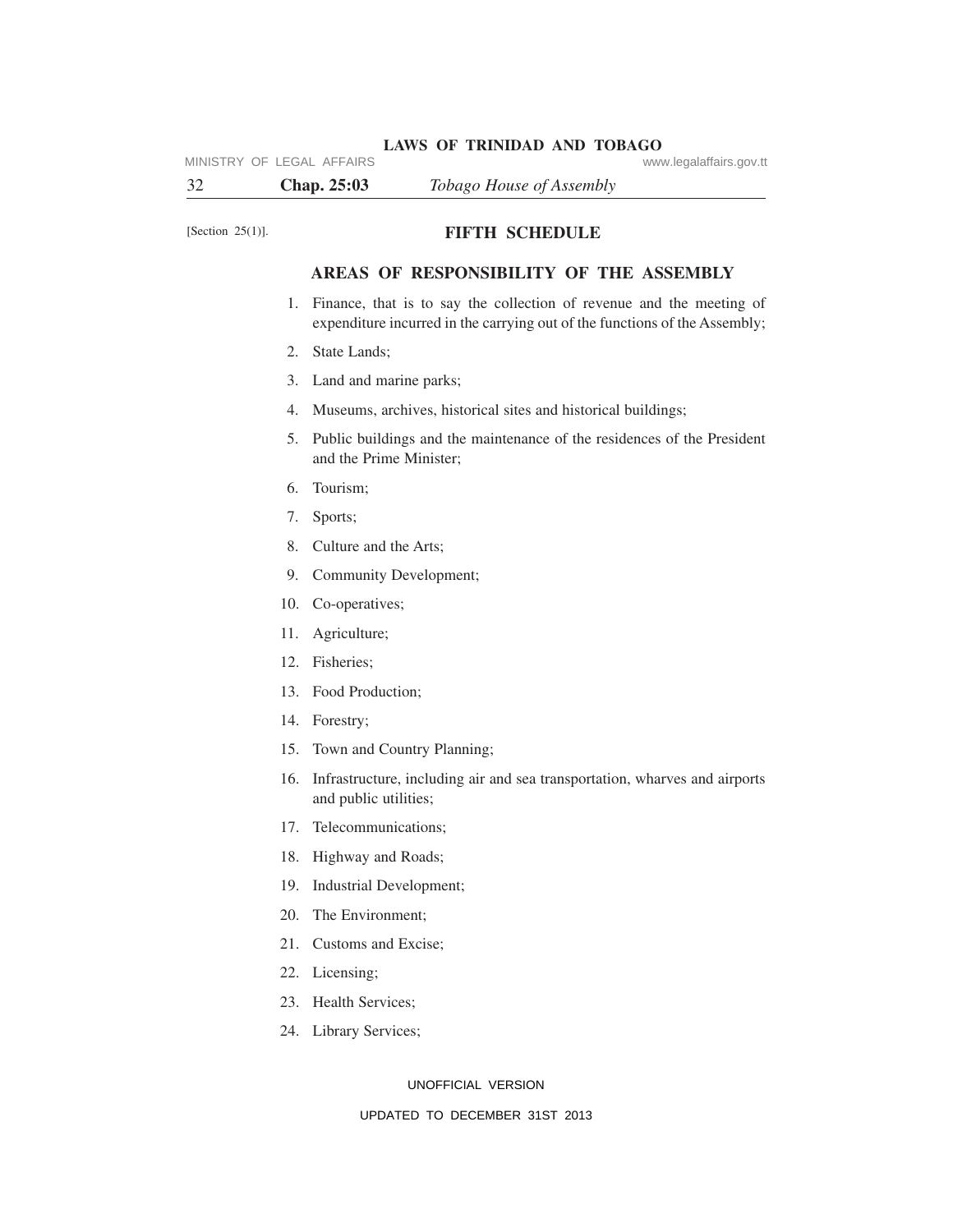| LAWS OF TRINIDAD AND TOBAGO |                         |    |
|-----------------------------|-------------------------|----|
| MINISTRY OF LEGAL AFFAIRS   | www.legalaffairs.gov.tt |    |
| Tobago House of Assembly    | Chap. $25:03$           | 33 |
|                             |                         |    |

- 25. Education including Curriculum;
- 26. Social Welfare;
- 27. Marketing;
- 28. Valuations;
- 29. Postal services and collection of revenue therefrom;
- 30. Statistics and Information;
- 31. Housing;
- 32. Plant and Animal Quarantine;
- 33. Such other matters as the President may, by Order, assign to the Assembly.

## **SIXTH SCHEDULE**

[Section 26(1)].

## **MATTERS FOR WHICH THE ASSEMBLY SHALL NOT BE RESPONSIBLE**

- 1. The President;
- 2. National Security;
- 3. Foreign Affairs;
- 4. Civil Aviation;
- 5. Meteorology;
- 6. Immigration;
- 7. Legal Affairs including the registration of legal documents;
- 8. Judiciary;
- 9. Auditor General;
- 10. Ombudsman;
- 11. Service Commissions.

UNOFFICIAL VERSION

*L.R.O.*